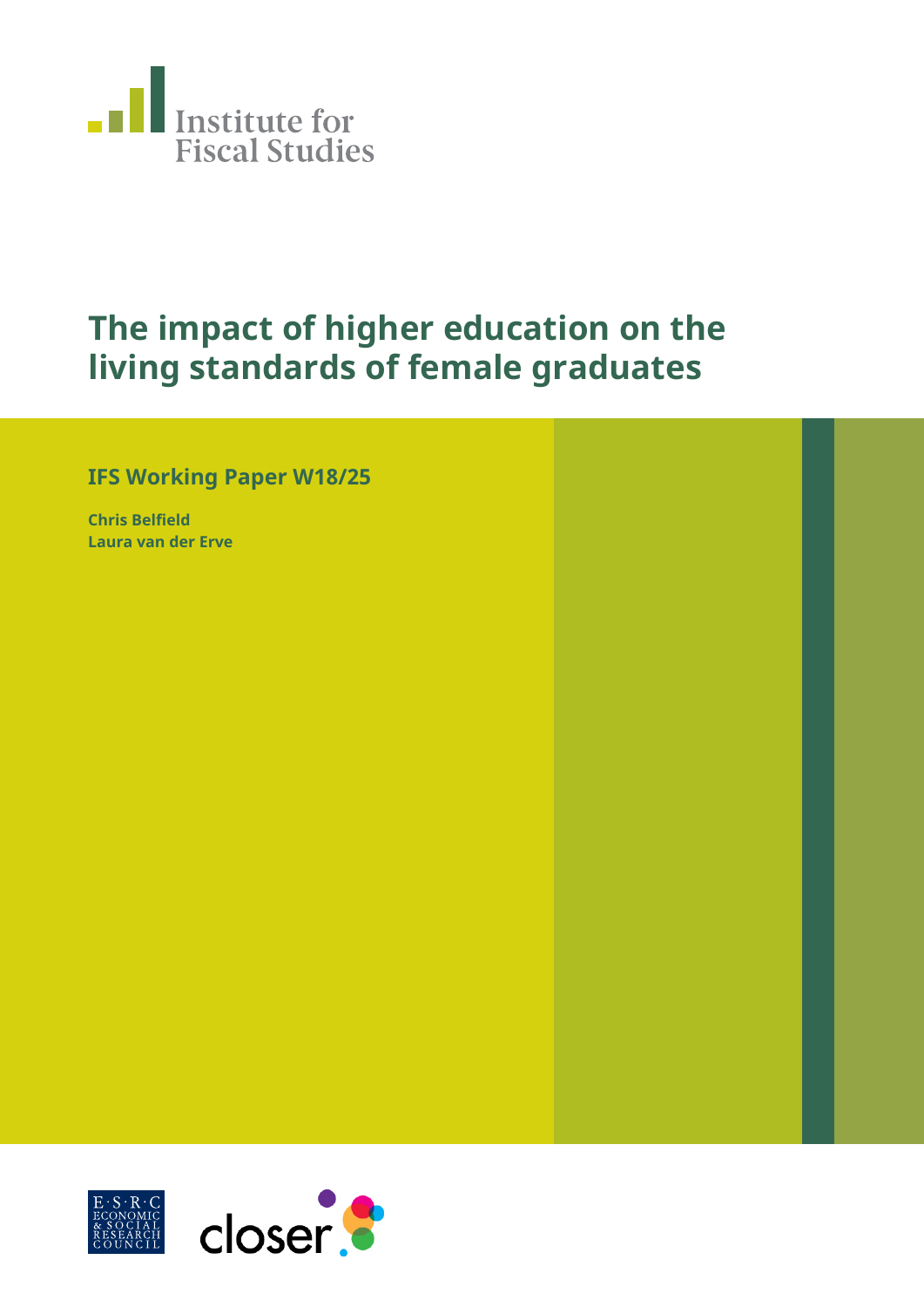## The Impact of Higher Education on the Living Standards of Female Graduates<sup>∗</sup>

Chris Belfield<sup>1</sup> and Laura van der Erve<sup>2</sup>

<sup>1</sup>Institute for Fiscal Studies

<sup>2</sup>Institute for Fiscal Studies and University College London

#### Abstract

There have been many studies of the impact of higher education (HE) on the wages and earnings of graduates. However, for working women, the variation in wages only explains 30% of the variance in net family income. To understand the overall impact of HE on the living standards of female graduates, we explore the wider impact of HE. We exploit the rich cohort study data in the UK to show that, for women, acquiring HE qualifications increases net family income by around 20%. We find that this increase is driven by higher wages, more working hours and assortative mating, which drives higher partner earnings. We show that the impact on women's own earnings is more important in their early 30s but the role of assortative mating becomes increasingly important at older ages. We compare two cohorts of women born 12 years apart and we show that the overall impact of HE on incomes has remained relatively unchanged. The impact on female labour supply has increased slightly, but this has been counteracted by a smaller wage effect. The role of assortative mating has become no less important. These results shed new light on the benefits for women of pursuing HE in the context of ever increasing participation rates.

Keywords: Female employment, Higher education, Returns to education

JEL: I26, I23, I31, J16

<sup>∗</sup>Acknowledgements: This project is part of a collaborative research programme entitled 'Cohorts and Longitudinal Studies Enhancement Resources' (CLOSER). This programme is funded by the Economic and Social Research Council (grant reference: ES/K000357/1). The funders took no role in the design, execution, analysis or interpretation of the data or in the writing up of the findings. The authors would like to thank Alison Park, Emla Fitzsimmons, Alissa Goodman, Anna Vignoles, Barbara Sianesi and Sarah Cattan for their helpful comments and suggestions, and Rachel Lumpkin for great copy-editing. All remaining errors are our own. The usual disclaimers apply.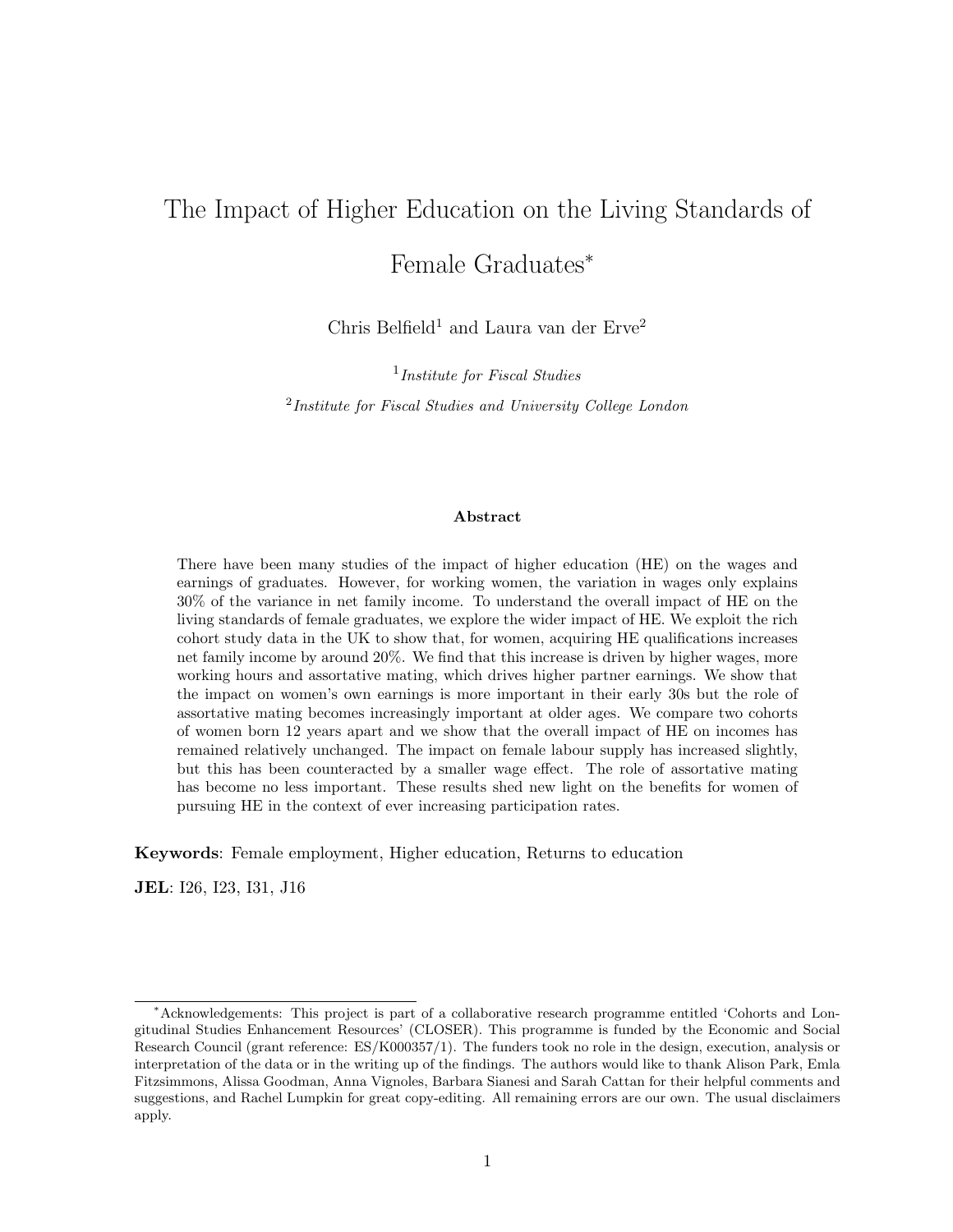### 1 Introduction

The proportion of young people pursuing higher education (HE) has rapidly expanded across the developed world (Becker *et al.*, 2010), with around half of young people now attending some form of college after age 18. This expansion has been especially prevalent in England where HE participation rates have nearly tripled in the last  $40 \text{ years}^1$ . The pursuit of HE represents a significant investment in an individual's human capital with a potentially considerable pay-off. Accordingly, there is an extensive body of literature dedicated to estimating the impact of this investment and how it varies for individuals studying different subjects and attending different institutions. This literature has predominantly focused on estimating the impact of HE on the individual's earnings and wages in later life. However, wages are far from the only outcome that HE can affect. While wage rates might be indicative of the graduates' productivity, their living standards are more likely to be determined by their overall income levels in adulthood and, for women in particular, the variation in wages is not especially predictive of income levels; for example, at age 42, only 30% of the variance in working women's net incomes is explained by variation in wages.

The aim of this paper is to estimate the impact that graduating from HE has on women's net family income in adulthood, and in doing so to produce a closer approximation of the impact of HE on the living standards of female graduates. Net family income is often used as a measure of living standards because it gives the overall level of resources that a family has available to buy goods and services. While this does not incorporate all of the factors that influence individuals' well-being, it represents a significant improvement over focusing solely on women's own wages or earnings. Our focus is on women because, historically, this is a group that has had a weaker attachment to the labour market and whose living standards have been, at least partially, determined by the earning power of their partners

In addition, we provide a deeper understanding of the channels through which HE affects women's income. We estimate the effect of HE on female labour supply and partnering decisions,

<sup>1</sup>Participation in HE is here defined by the Age Participation Index (API) in 1975 and by its replacement the age 17-20 Higher Education Initial Participation Rate (HEIPR) in 2015. This measures the proportion of young adults (18 to 19 in the API and 17-20 in the HEIPR) which participates in Higher Education. Numbers from http://webarchive.nationalarchives.gov.uk/+/http:/www.dius.gov.uk/research/documents/DIUS-RR-08-14.pdf and https://www.gov.uk/government/statistics/participation-rates-in-higher-education-2006-to-2015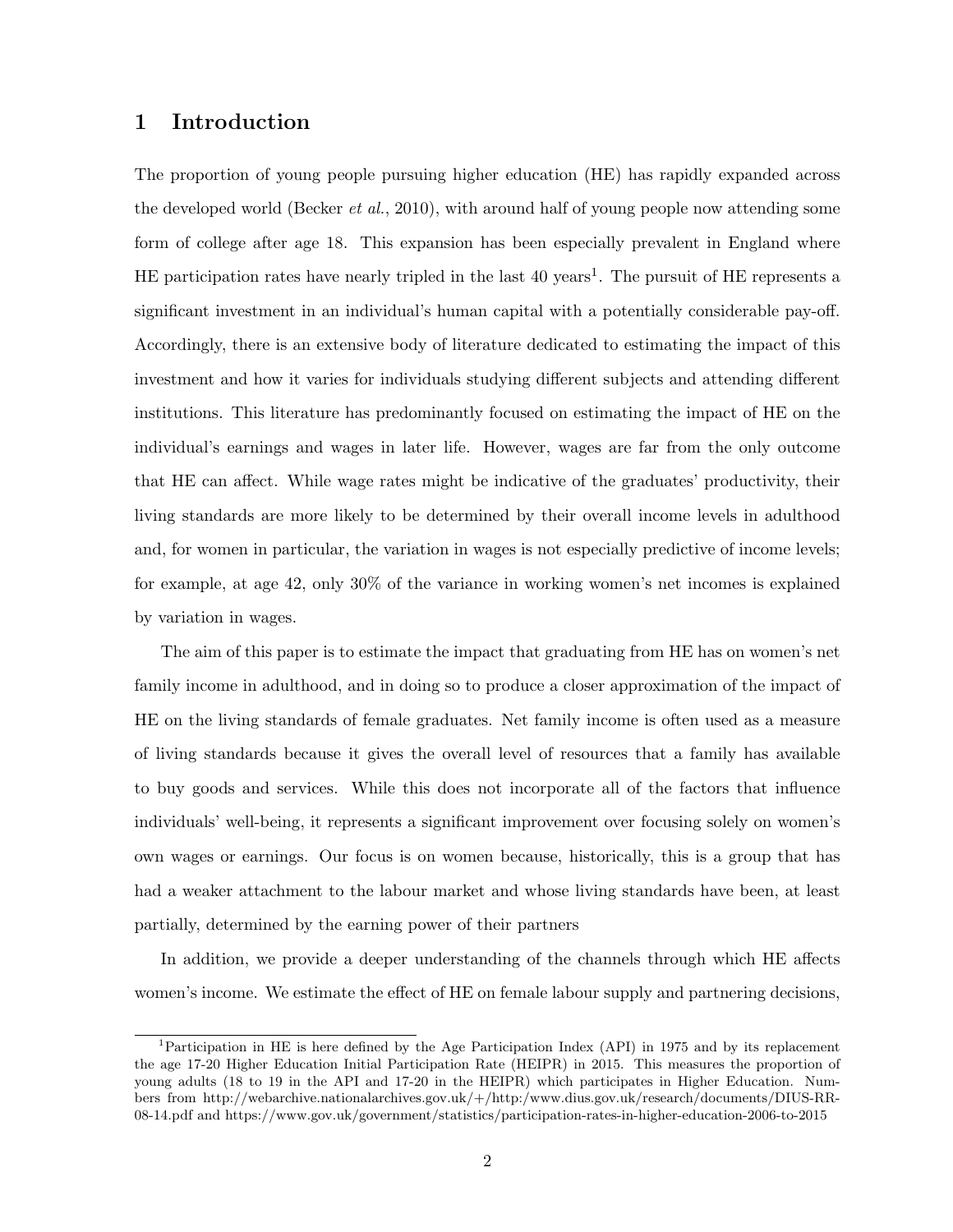and we take into account the role of the tax and benefit system. This exploits the value of detailed survey data, which record a wider set of information about individuals and their families than new advances in administrative data.

Finally, we compare how returns, and the mechanisms underlying these returns, change both over the life cycle and across different cohorts of women. We repeat our estimation for two cohorts born in 1958 and 1970, and at ages 33/34 and 42. In doing so, we explore how the impact of HE has changed during a period of rapidly increasing female participation rates and employment rates. We also address the concerns discussed by Bhuller *et al.* (2014) that changes over the life cycle might influence the estimated returns. We are in a unique position to perform these comparisons as we are able to exploit newly available income and earnings data that has been harmonised both across and within studies.

When estimating the casual impact of HE on these outcomes, it is vital to consistently control for the differences between those who pursue HE and those who do not (Card, 2001). Because of the scarcity of experiments and the quasi-random variation in HE, many studies rely on observable characteristics to control for this selection.<sup>2</sup> These estimates are only consistent if there remains no selection into HE on unobservable characteristics that are important determinants of outcomes in later life. This can be problematic when only a few background characteristics are available, as might be the case in many studies using cross-sectional labour force surveys (Altonji, 1993; Walker and Zhu, 2001, 2003; McIntosh, 2004; O'Leary and Sloane, 2005; Webber, 2014). However, a number of studies use data from cohort studies, which follow individuals throughout their lives and collect rich data on ability, family background, expectations and choices (Blundell et al., 2000; Dearden et al., 2004; Bratti et al., 2008). Some studies, including Card (1993), attempt to exploit exogenous variation in college attendance using instrumental variables techniques. These methods account for selection on unobservable characteristics but encounter additional issues, such as weak instrument bias and only identifying a specific local average treatment effect (Angrist and Imbens, 1995; Bound *et al.*, 1995).<sup>3</sup>

Following previous literature in the UK, we exploit the rich and detailed background charac-

<sup>&</sup>lt;sup>2</sup>Kirkeboen *et al.* (2016) is a notable exception here, as they make use of quasi-random variation in acceptance cut-offs to identify the returns to specific HE courses.

<sup>&</sup>lt;sup>3</sup>Berger (1988) and Blundell *et al.* (2005) also used a control function approach to control for the selection into education. This can also account for the selection into education, given a consistent exclusion restriction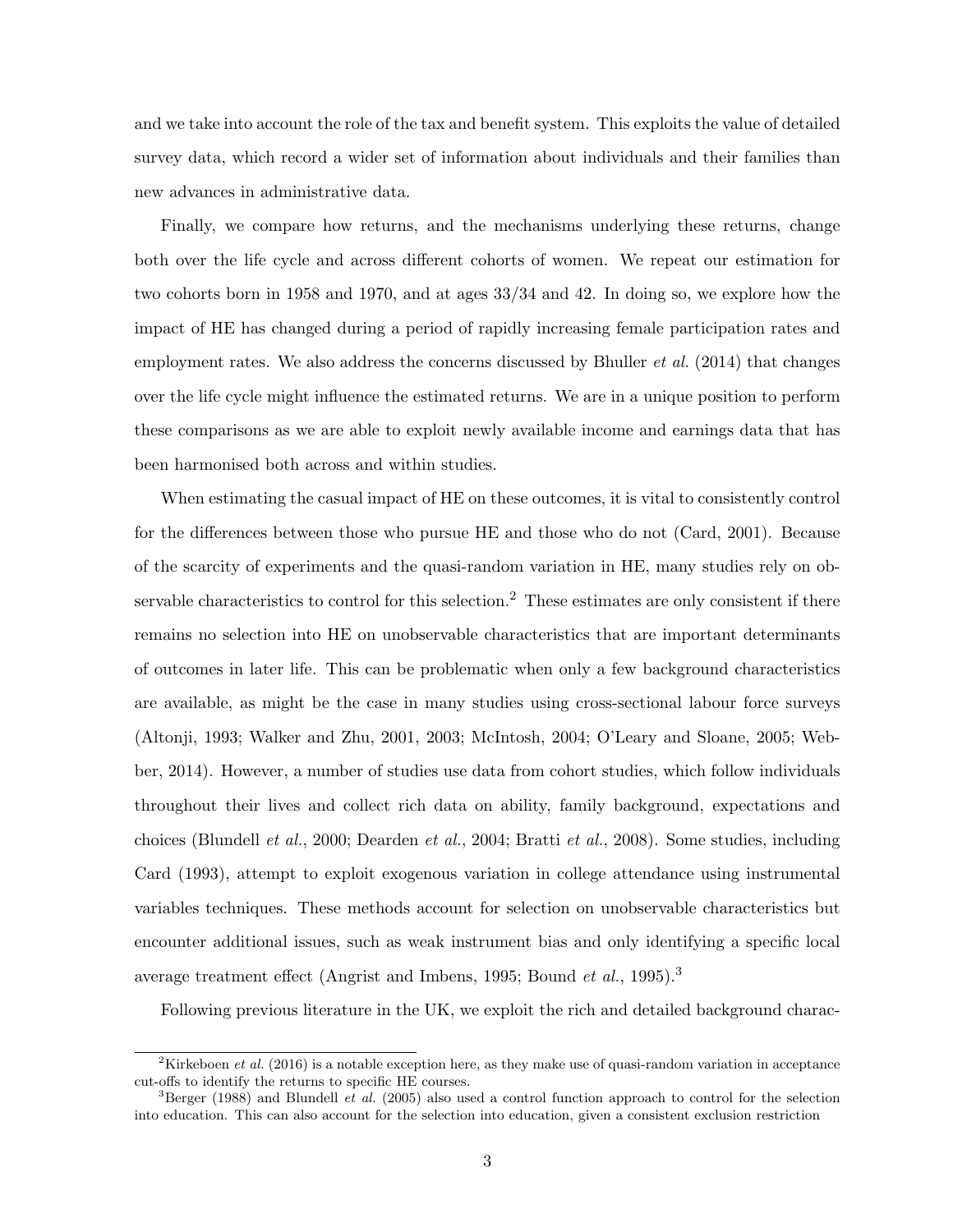teristics recorded in British cohort studies – specifically the National Child Development Survey (NCDS) and the British Cohort Study (BCS) – to control for the selection into HE. Unlike the use of administrative data, we are able to control for full trajectories of both cognitive and noncognitive skills throughout childhood. Furthermore, we control for background characteristics including the income, social class and education levels of the individuals' parents. As shown by Blundell et al. (2005), this rich array of background characteristics accounts for the endogenous selection into HE for the group of individuals with at least one A level.

We investigate the impact of HE on a measure of *net family income*, which includes the earnings of the woman, any partner in the household and other sources of income, such as transfers of non-household members; it is measured after taxes have been paid and benefits have been received. The use of this outcome measure overcomes another of the difficulties traditionally associated with estimating the wage returns to HE for women; that is, wages are only observed for those who are in work and hence selection into the labour market might bias results.<sup>4</sup> Net family income is defined for all individuals – both those in and out of work – and so it is not affected by this issue. We then decompose the net family income returns into the impact of HE on gross wages and labour supply, partnering decisions and partner income, and the effect of the tax and benefit system. When estimating the wage returns to HE, selection into the labour market becomes an issue. We address this by using a Heckman selection correction with the presence of children and a partner in the household and partner's income as instruments for working – following Gronau (1974) and Schultz (1990).

Our main results show that gaining a HE qualification increases women's net family income in adulthood by around 20% relative to leaving school at 18. We show that focusing simply on gross wages would miss an important part of this effect. Attending HE also increases the number of hours women work, further boosting their own gross earnings, and it also significantly increases the likelihood that a woman has a partner with a HE qualification. As a result, this partner is more likely to work and to have higher wages, and so the household's gross earnings are higher. However, households with higher gross earnings typically pay more in tax and receive less in benefits, due to the progressive tax and benefit system, and this acts to reduce the net

<sup>4</sup> In 1995, only 70% of women aged 25–50 were in work, compared to 85% of men (as measured by the UK Labour Force Survey).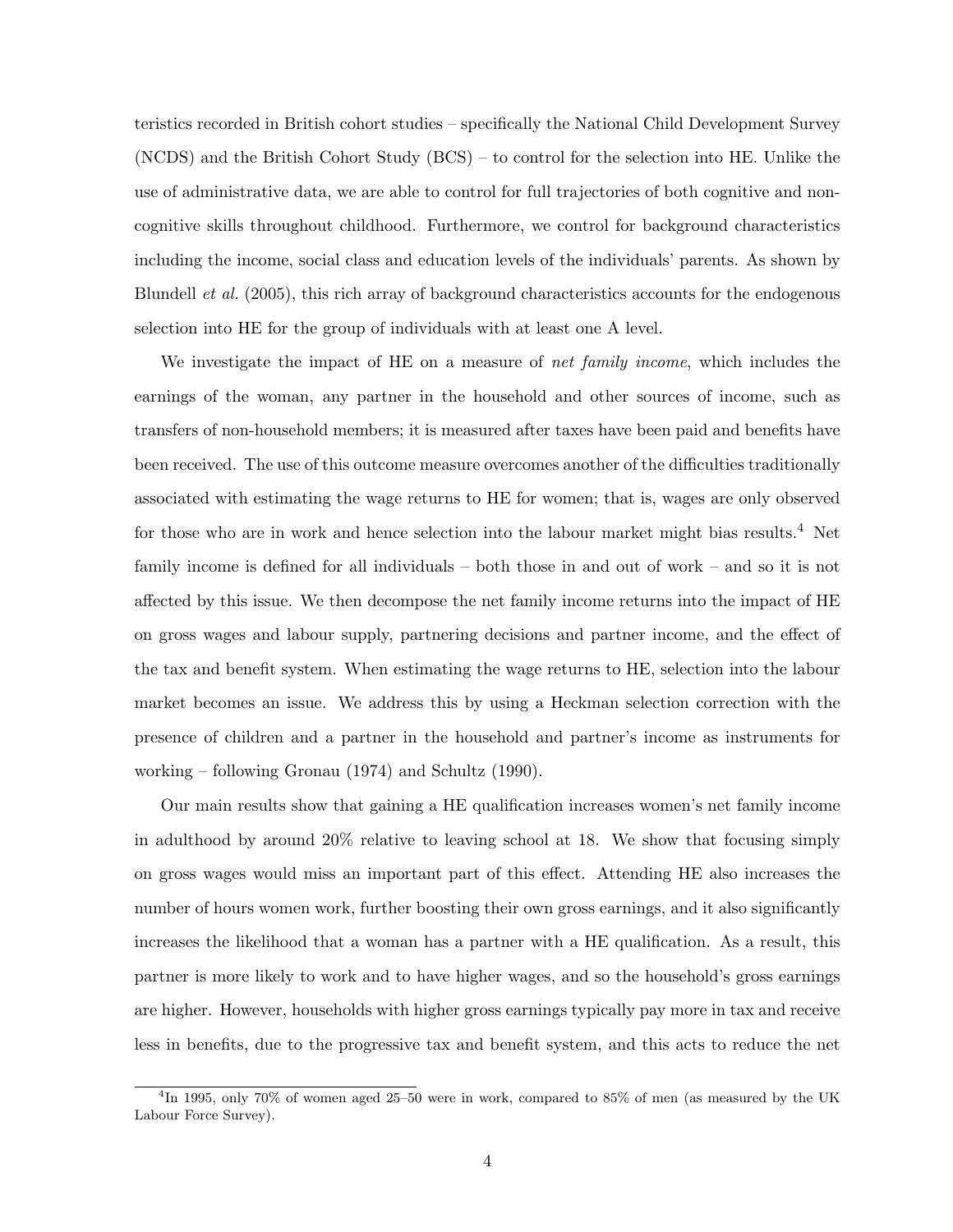return to HE.

We show that this return is stable across the life cycle; however, the mechanisms through which HE affects incomes change. At a younger age (i.e.  $33/34$ ), the most important mechanism is a woman's own earnings but by age 42 the impact on her partner's earnings is increasingly important. In fact, for the cohort born in 1958, at age 42 a woman achieving an HE qualification increases the level of a partner's earnings by a similar amount as it does her own earnings.

Although these two cohorts are separated by a period of expansion in the HE participation rate and female employment rate, we show that the overall net income return to HE for women is similar for both cohorts. The mechanisms for this return have changed, however. For the cohort of women born in 1958, we show that HE increases wages by around 40%, while for the cohort born 12 years later this falls to around 30%. However, this is compensated by a larger impact on employment rates, particularly full-time work. There is also evidence that the increased progressivity of the tax and benefit system does more to mitigate the returns to HE for the more recent cohort: at age  $33/34$ , we estimate that having a HE qualification increases the net tax - taxes paid minus benefits received - paid per week by the earlier cohort by around £75, and this rises to £115 for the cohort born 12 years later.

The rest of the paper is set out as follows. In Section 2, we describe the data that we use in our analysis and we set out our methodology. In Section 3, we show and discuss our findings. We conclude in Section 4.

### 2 Data and methodology

We use data from two British cohort studies: the NCDS and the BCS. Both studies are longitudinal surveys, which track individuals from birth up to the present day. They contain detailed information on family background, education, economic circumstances and individual characteristics. In particular, both surveys contain very rich information on ability and family background that allows us to control for innate ability and family background, which is not possible in cross-sectional studies such as the Labour Force Survey (LFS).

The NCDS follows all 18,562 individuals born in England, Scotland and Wales in a single week in March 1958 throughout their lives. The individuals in the NCDS have been surveyed a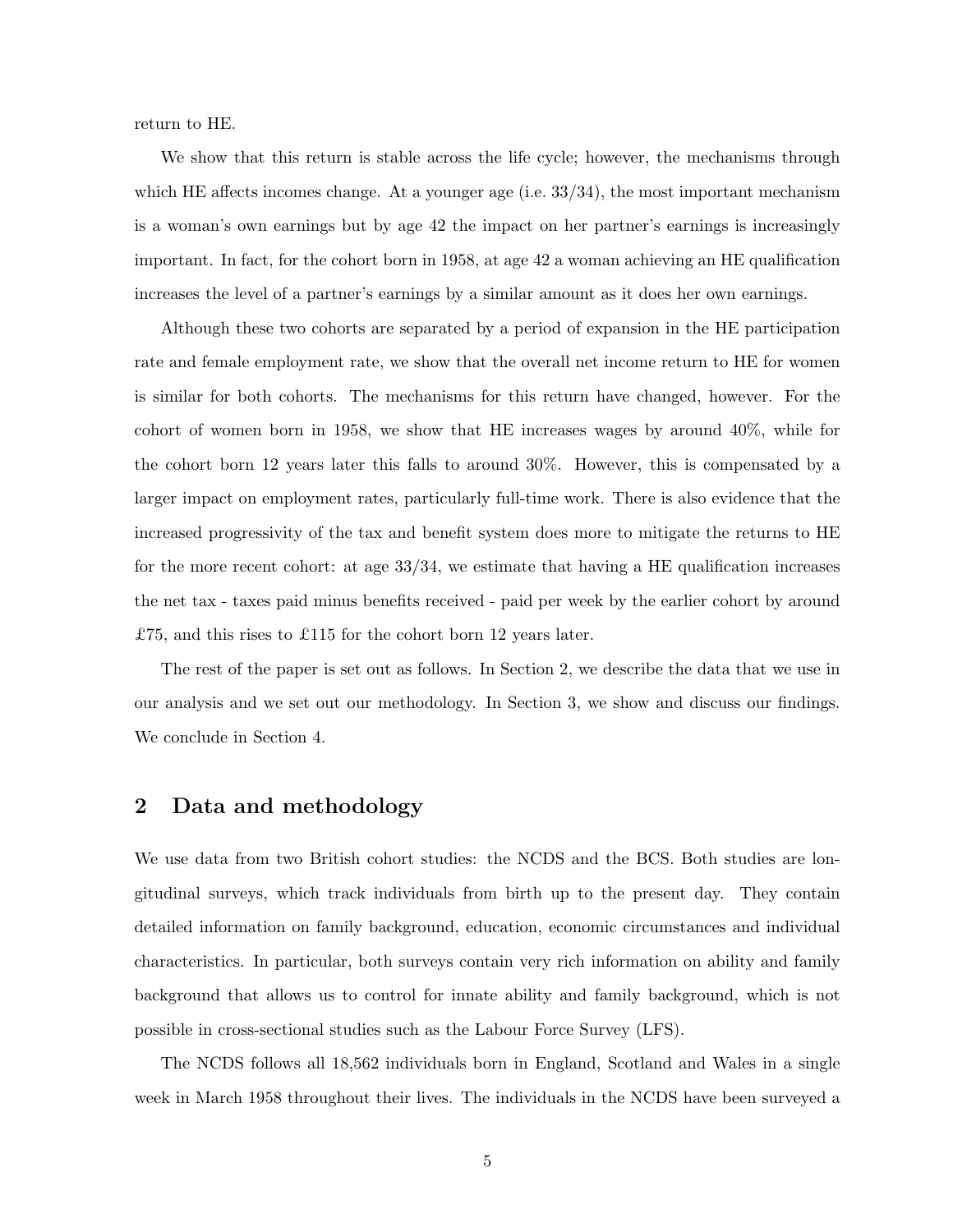further nine times after birth, at ages 7, 11, 16, 23, 33, 42, 46, 50 and 55. The most recent wave took place in 2013.

The BCS follows the lives of the 17,196 individuals born in Britain between 5 and 11 April 1970. After birth, individuals were surveyed for a further eight times, at ages 5, 10, 16, 26, 30, 34, 38 and 42. The most recent survey took place in 2012.

For the purposes of this study, the birth surveys and the surveys at ages 7, 11 and 16 in the NCDS and at ages 5, 10 and 16 in the BCS are used to obtain controls on family background and ability. We use data on income and earnings from the follow-up surveys at ages 33/34 and 42.

The background characteristics that we use as controls are quintiles of equivalised parental income at age 16, the age at which the mother and father left education, the father's social class at age 11 (age 10 in the BCS), the mother's social class at age 16, the number of older and younger siblings, whether both natural parents were present in the household at age 11 (age 10 in the BCS), ethnicity, type of school at age 16 and region of domicile at age 16 (age 0 in the BCS). We control for ability by including a range of test scores. In the NCDS, these are quintiles of test scores at age 7 (maths, reading, drawing and copying) and age 11 (maths, reading and general ability). In the BCS, we include quintiles of test scores at age 5 (reading and general ability) and age 10 (maths, reading and general ability).

#### 2.1 Sample selection

Instead of comparing those who obtained a HE qualification with all those who did not, we only use individuals who have obtained at least one A level or equivalent as a comparison group. This is in line with much of the previous literature (e.g. Blundell *et al.*, 2000). As A levels are essentially prerequisites in the UK for pursuing  $\text{HE},^5$  this selection of the sample brings us closer to estimating the returns to education for those who had the prospect of pursuing HE, and it reduces issues of common support resulting from comparisons with very different individuals. As such, our estimates represent the returns to acquiring HE qualifications over and above having at least one A level.

<sup>&</sup>lt;sup>5</sup>In practice, a small number of individuals acquire HE qualifications without A levels, as noted in Blundell et al. (2000). However, this represents a small minority of the sample. Of those who have attended a HE institution in the NCDS, 7% of individuals have no A levels, and this is 13% for those in the BCS cohort.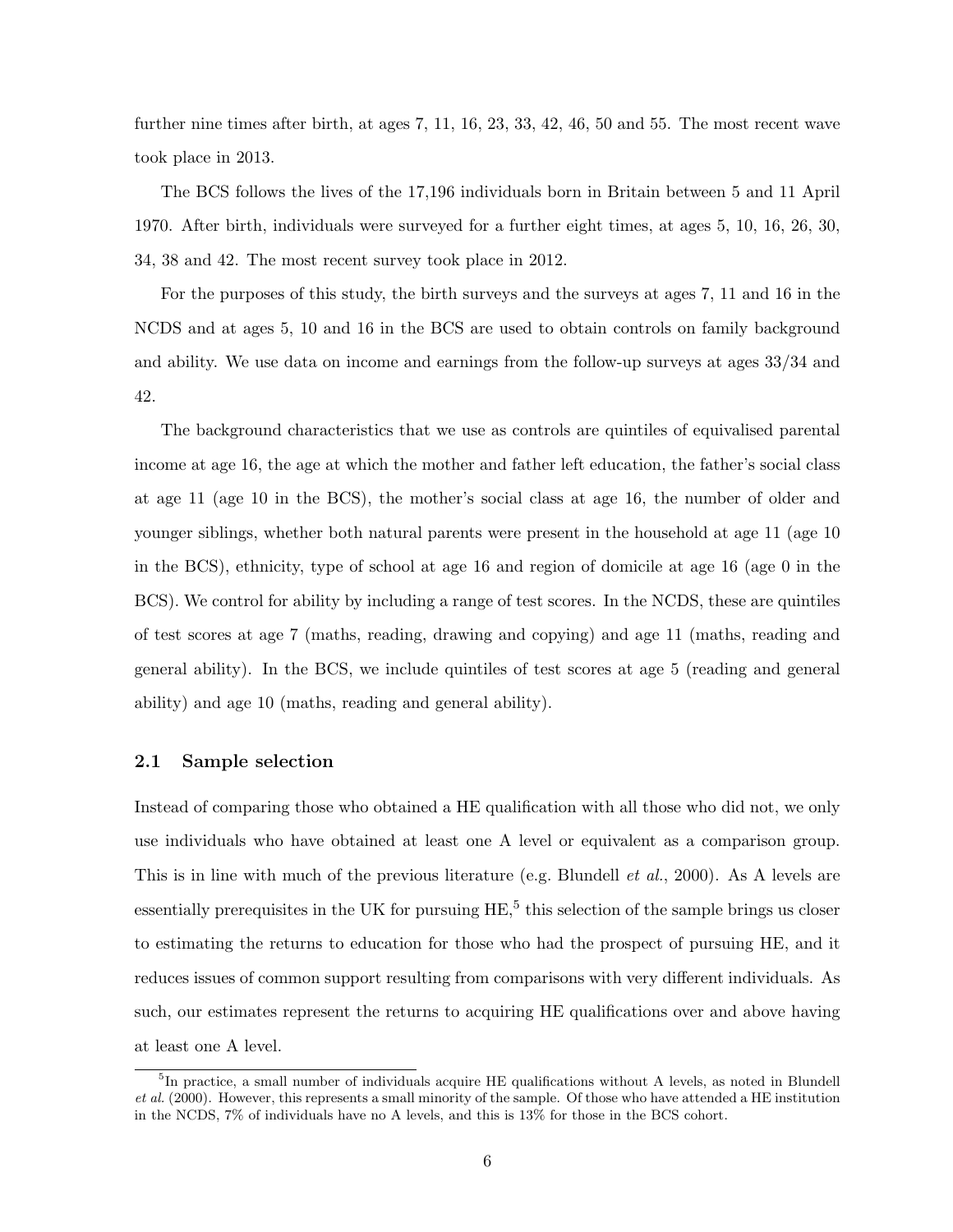|                       | $\mathbf N$ | $\%$  |  |
|-----------------------|-------------|-------|--|
| NCDS (1958)           |             |       |  |
| Below GCSE            | 1219        | 25.3  |  |
| GCSE or equivalent    | 1875        | 38.9  |  |
| A-level or equivalent | 398         | 8.3   |  |
| Higher education      | 1332        | 27.6  |  |
| Total                 | 4824        | 100.0 |  |
| BCS (1970)            |             |       |  |
| Below GCSE            | 591         | 14.2  |  |
| GCSE or equivalent    | 1697        | 40.7  |  |
| A-level or equivalent | 312         | 7.5   |  |
| Higher education      | 1570        | 37.6  |  |
| Total                 | 4170        | 100.0 |  |

Table 1: Highest qualification for women by age 33/34

Table 1 shows the highest qualifications obtained at age 34 (33 for the BCS) by the 1958 and 1970 cohorts. The expansion in HE is clear between these two cohorts: 28% of women born in 1958 acquired a degree by age 34 while for those born 12 years later this had risen to  $38\%$ .<sup>6</sup> However, it is important to note that even our younger cohort turned 18 around 30 years ago, and the HE system has continued to change and expand in the intervening period. This time lag is always going to occur when analysing long-run impacts for individuals up to mid-40s.

Between the two cohorts, the proportion of individuals who have taken at least one A level (and so can be included in our sample) increased from 35% to 45%, and as a result both the control group and the treatment group have become less selective. In the NCDS, 90% of those whose highest qualification is at A level had above average scores in a maths tests at age 16. For the BCS cohort 12 years later, this had fallen to 80%. Similarly, the proportion of university graduates who were above average at age 16 in maths fell from 96% to 82%. It is important to consider that these compositional changes in the treatment and control groups over time might

<sup>&</sup>lt;sup>6</sup>Following Dearden *et al.* (2004), we define HE as any National Vocation Qualification (NVQ) Level 4 qualification or higher, which includes university degrees, diplomas and foundation courses, nursing or teaching qualifications, Higher National Certificate (HNC), Higher National Diploma (HND), BTEC (Advanced) Professional award, City & Guilds (C&G) Insignia Award in Technology and C&G Full Technological Award.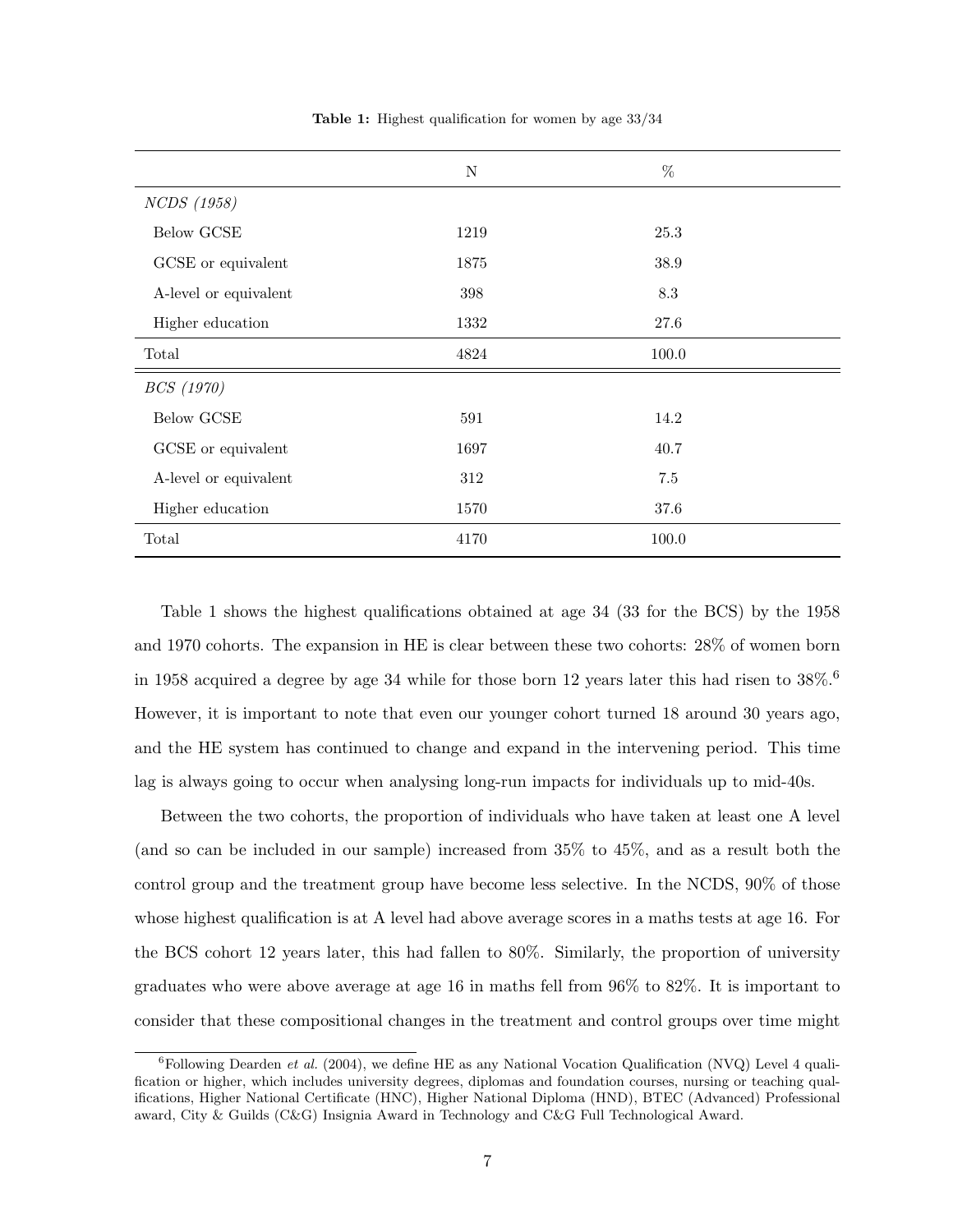drive some of the differences in our results across cohorts; however, this reflects the real trends of increased participation in non-compulsory education during this period.

The sample in our analysis is considerable smaller than the original cohort size due to attrition. There were around initially 9,000 women in each cohort; however, only around 4,000 of these are successfully followed to age 33/34. Our sample is further reduced by our selection criteria; around 65% and 55% of individuals in the NCDS and BCS cohorts, respectively, do not acquire A-level qualifications or equivalents and are therefore excluded from the analysis. Finally, item non-response on key control variables or outcome measures reduces the final analysis sample and, as shown in Table 2, we are left with around 1,000 women per cohort for each age.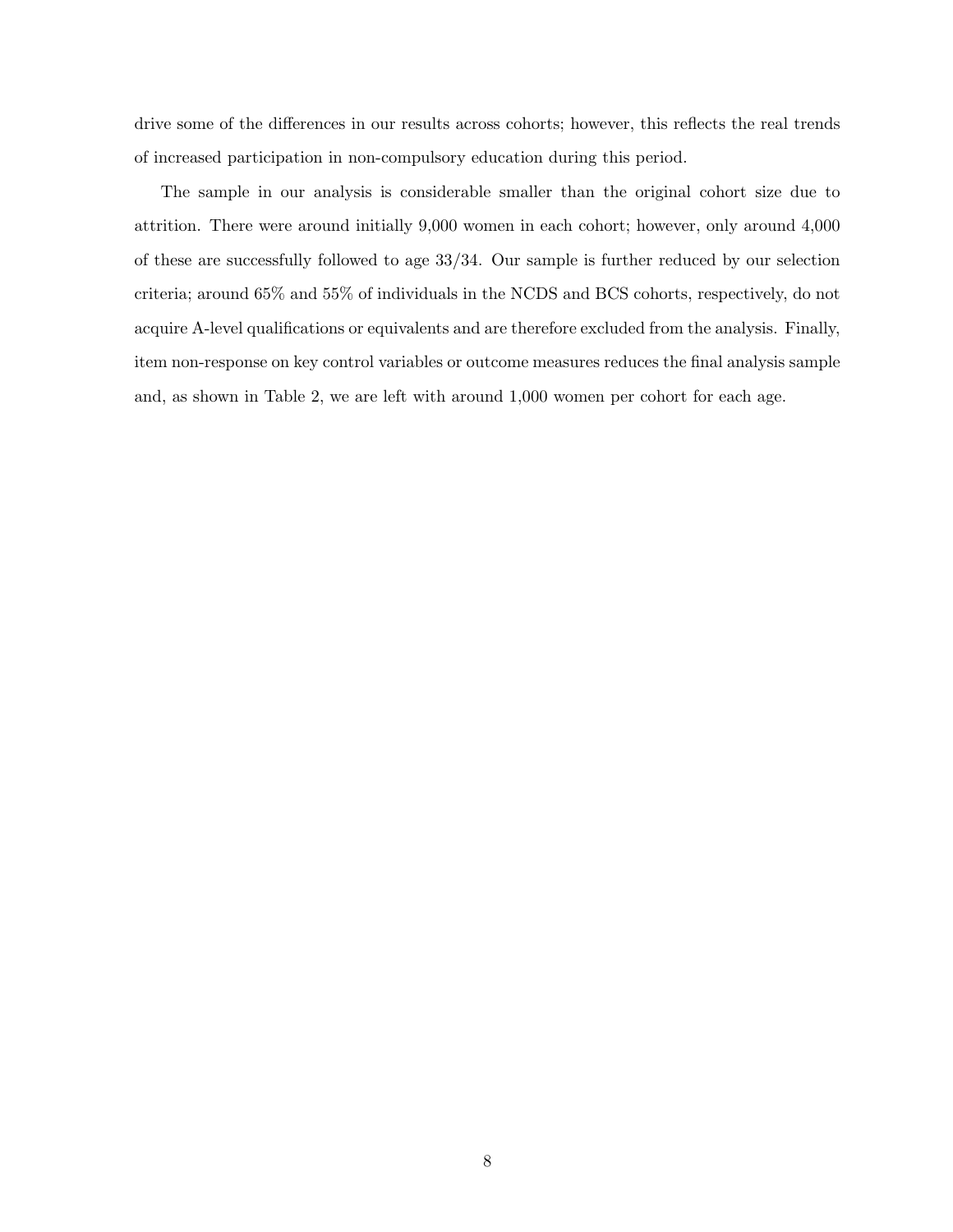|                                       | Age 33 | Age 42   |
|---------------------------------------|--------|----------|
| NCDS (1958)                           |        |          |
| Employed                              | 0.76   | 0.84     |
| Of which full-time                    | 0.71   | $0.61\,$ |
| Of which part-time                    | 0.29   | 0.39     |
| Gross weekly earnings $(f\mathbf{s})$ | 391.67 | 463.76   |
| Net family income $(f_s)$             | 691.62 | 885.80   |
| Lives with partner                    | 0.76   | 0.79     |
| Has kids                              | 0.59   | 0.75     |
| Observations                          | 874    | 1020     |
| <i>BCS</i> (1970)                     |        |          |
| Employed                              | 0.81   | 0.86     |
| Of which full-time                    | 0.76   | 0.66     |
| Of which part-time                    | 0.24   | 0.34     |
| Gross weekly earnings $(f\mathbf{s})$ | 548.47 | 605.91   |
| Net family income $(f_s)$             | 908.27 | 1066.38  |
| Lives with partner                    | 0.72   | 0.76     |
| Has kids                              | 0.54   | 0.68     |
| Observations                          | 1038   | 1101     |

Table 2: Descriptives of our sample

Notes: Employment includes self-employed individuals. The part-time and full-time distinction is only defined for employees (not self-employed individuals) for whom we have data on hours worked.

Summary statistics for the women in our sample (women having obtained at least one A level) are presented in Table 2.<sup>7</sup> We see that employment rates increase has women age and increase between the two cohorts, reflecting women's increased attachment to the labour market over timed 42 in 2000. In both cohorts, the proportion of employed women who work full-time decline as they age, potentially a result of being more likely to have children. The percentage of married or cohabiting women and the proportion with children are lower in the BCS, which is in line with the existing literature that has shown that fertility rates are falling as women are

<sup>7</sup>Descriptives for all women are shown in Table A1 in the Appendix.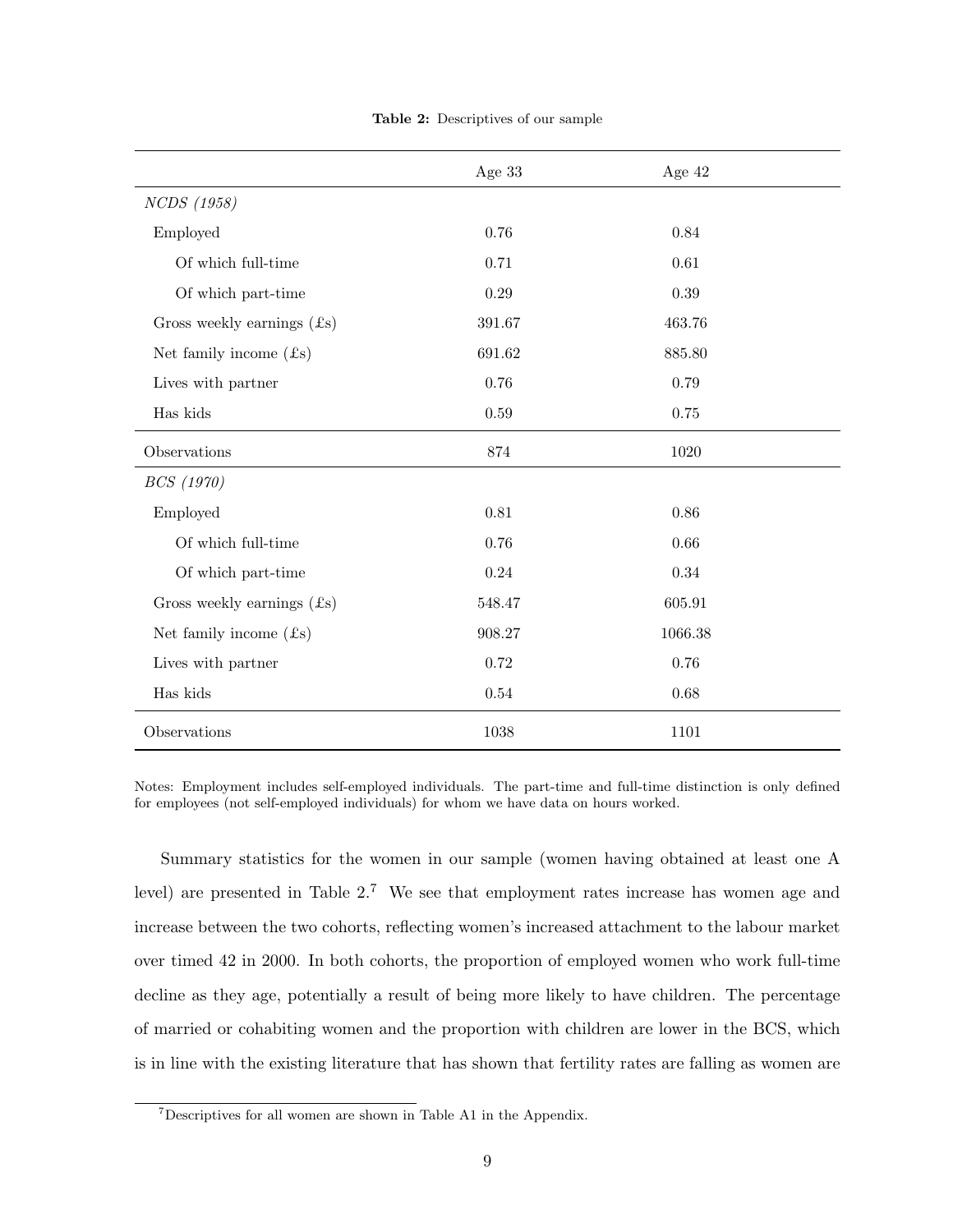marrying and having children later in life.

#### 2.2 Analytical framework

The objective of this paper is to estimate the impact of HE on the net family incomes of female graduates, as we consider net income to be a good proxy for current living standards (following Cribb et al., 2018).<sup>8</sup> Furthermore, we aim to identify the channels through which HE affects the net income of women. To do this, we set up an analytical framework where net family income is decomposed into various components. This is given by

NetIncome<sub>i</sub> = 
$$
W_i * Hr_i + P_i * (W_i^p * Hr_i^p) + OtherInc_i - Tax_i + Ben_i,
$$
 (1)  
\nNetIncome<sub>i</sub> = OwnGrossEarn<sub>i</sub> + PartGrossEarn<sub>i</sub> + OtherInc<sub>i</sub>  
\n $-Tax_i(OwnGrossEarn_i, PartGrossEarn_i)$   
\n $+Ben_i(OwnGrossEarn_i, PartGrossEarn_i),$ 

where  $NetIncome_i$  is the net family income of individual i,  $W_i$  is her wage rate and  $Hr_i$  is the number of hours she works.  $P_i$  is an indicator equal to one if individual i has a cohabiting partner,  $W_i^p$  $i<sup>p</sup>$  is the partner's wage rate and  $Hr_i$  is the number of hours the partner works. Both  $OwnGrossEarn_i$  and  $PartGrossEarn_i$  include earnings from employment and self-employment.  $Other Inc<sub>i</sub>$  is income from other sources, such as investment income. This makes up a very small proportion of income for most households, so we do not study this in detail.  $Tax_i$  and  $Ben_i$  are the direct taxes and state benefits, respectively, that the household is liable for.

The potential impact of HE on the productivity, and hence wages, of (male) workers is discussed extensively in the existing literature (e.g. Chevalier et al., 2004; Walker and Zhu, 2003). HE can affect female labour supply through either higher demand for skilled labour or increased labour supply, because of the higher wage rate that educated women may attract. This impact is exactly the issue of selection into the labour market that has affected previous estimates of female returns to education.

Further, attending HE can affect the level of partner earnings in the family through assor-

<sup>&</sup>lt;sup>8</sup>We recognise that income is an imperfect measure of living standards. As work by Brewer *et al.* (2017) shows, it might be preferable to use consumption to measure living standards, particularly for individuals on low incomes. However, consumption is difficult to measure and income acts as a good proxy for our context.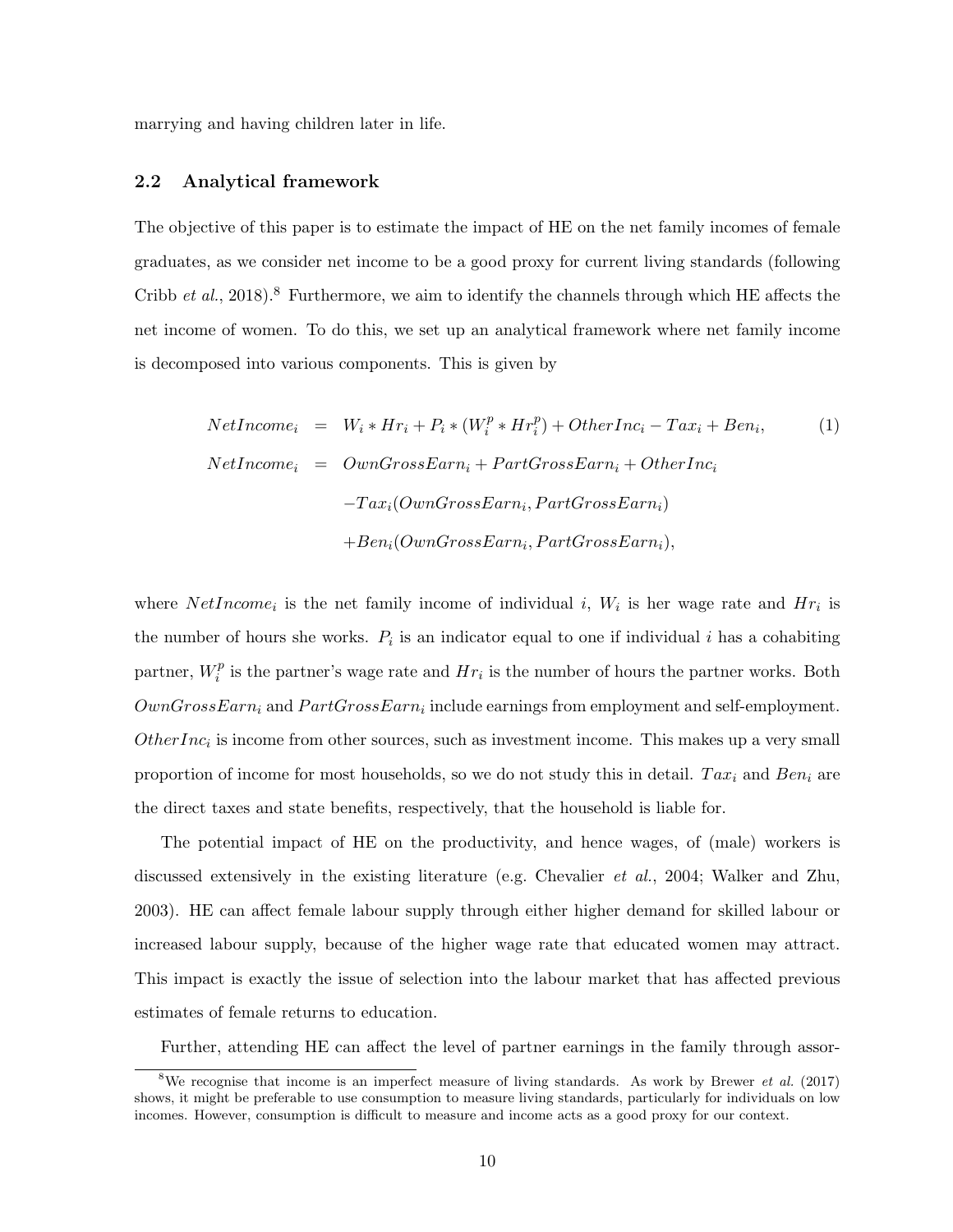tative mating. There is an extensive body of literature showing that people are more likely to partner with somebody who has a similar level of education (Pencavel, 1998; Gustafsson and Worku, 2005; Ermisch et al., 2006; Raaum et al., 2007). In theory, assortative mating could affect the income returns to HE if educated women are more likely to have a partner or more likely to have a partner who works more or has a higher wage, as might be the case if they are more highly educated.

Finally, having a HE qualification can affect the level of taxes a family pays and the benefits they receive. This mechanism works through the progressive nature of the tax and benefit system, which means that both taxes and benefits are a function of the earnings and employment status of the household. Much of the existing literature on returns to education focuses on gross hourly wages, which might be an appropriate metric for measuring the productivity impact of HE; however, when considering the impact on graduates' living standards, it is net measures of income that are more relevant. In doing so, we highlight the role of a progressive tax system in reducing the returns to HE.

We aim to estimate the casual impact of obtaining a HE qualification on these various outcomes,  $y_{it}$ . In doing so, we encounter a number of identification problems.

First, we have to deal with endogenous selection into HE. If pursuing or completing HE is correlated with an unobserved characteristic that also influences one of our outcome variables, this will bias our results. Following Blundell et al. (2000, 2005) and Bratti et al. (2008), we deal with endogenous selection into HE in two ways. First, we restrict our sample to include only those who obtain at least one A level or equivalent. The A-level examinations are essentially a prerequisite to HE, so by focusing on this subsample, we are studying individuals who at least had the prospect of pursuing HE, thereby improving common support.

Second, we use the rich array of background characteristics available in the cohort studies to control for the differences between those who pursue HE and those who do not. In both cohorts, we control for family background (ethnicity, region of birth, the age parents left education, the social class of parents' work, the number of younger and older siblings, whether both natural parents were present in childhood, the type of school the child attended at age 16) and ability (quintiles on drawing, copying, reading and maths tests at age 7 and on maths, reading and general ability tests at age 11 in the NCDS; quintiles on reading, drawing and copying tests at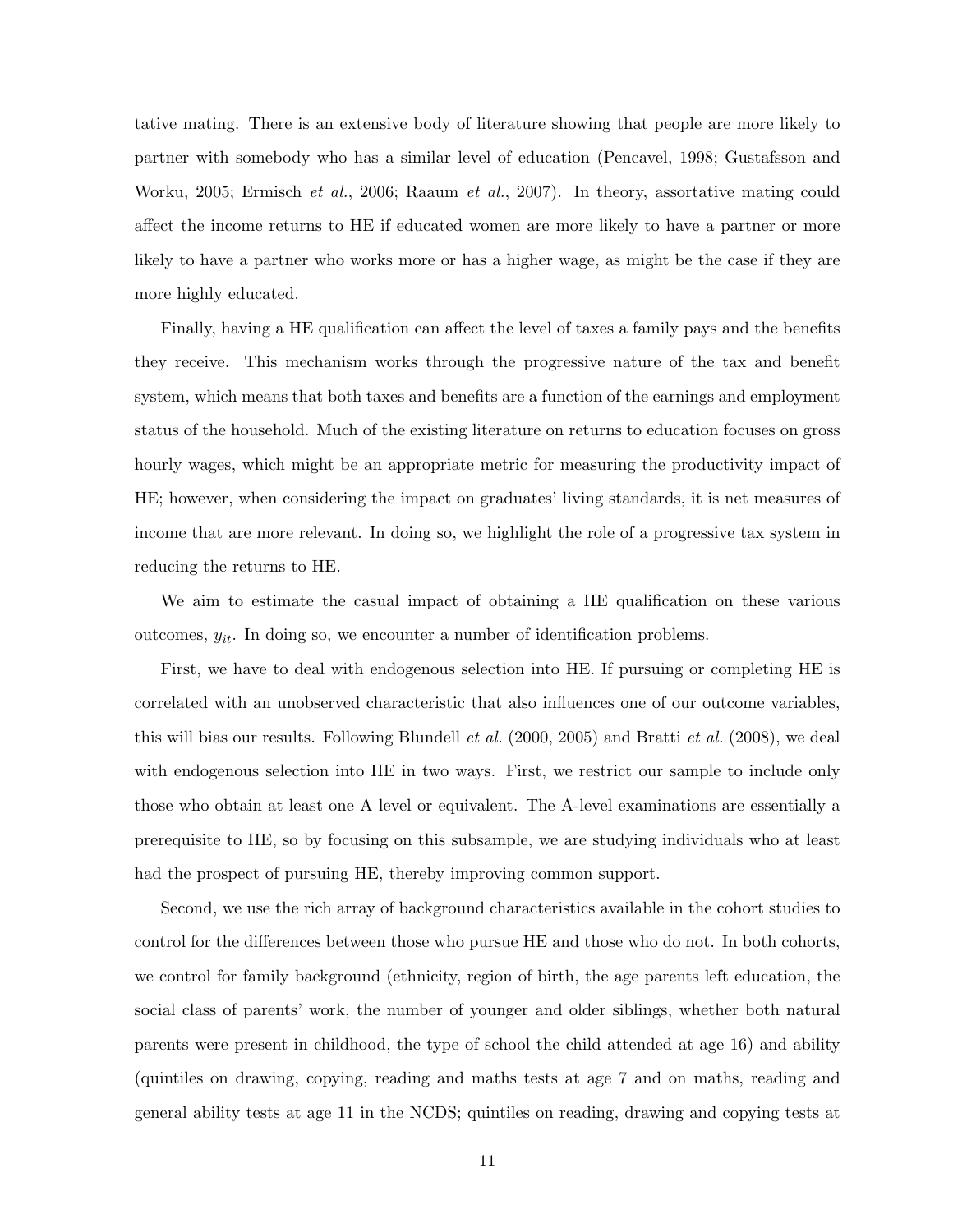age 5 and on maths, reading and general ability tests at age 10 in the BCS).

Our estimating equation can be written as

$$
y_{it} = \beta H E_i + \theta \mathbf{X}_i + \epsilon_{it},\tag{2}
$$

where  $\boldsymbol{X}_i$  is a vector of exogenous observed characteristics and  $HE$  is a binary treatment variable  $HE \in \{0, 1\}$ , with  $HE = 1$  when an individual has a HE qualification. Our parameter of interest is  $\beta$ , which is the effect of achieving HE on our outcome variable  $y_{it}$ .

Estimating equation (1) through ordinary least squares (OLS) yields unbiased estimates  $\beta$ , the average treatment effect (ATE), if conditioning on  $X_i$  is sufficient to control for the endogenous choice of the education level. Blundell *et al.* (2000) scrutinise this identification strategy in detail, comparing it to matching, instrumental variables and control function estimates. They find little difference between the methodologies and conclude that the rich array of background characteristics available in the British cohort studies adequately control for the selection into HE.

A further identification problem in estimating the returns to education for women is the issue of selection into the labour market. Unlike educated men who typically have very high employment rates in their 30s and 40s, many women opt out of the labour market. This selection into employment is likely to be endogenous with respect to many outcomes of interest, including earnings and partnership status. This is often cited as a reason for not focusing on women in the existing literature (e.g. Blundell *et al.*, 2005). We deal with this problem by mostly focusing on outcome measures that are defined for all women, such as level of net income or gross earnings (including zeros for individuals out of work), rather than just for employed women. This enables us to use the full sample in our estimation, hence circumventing the selection issues. A similar issue might arise when considering selection into marriage; to avoid this concern, we focus on a measure of partner earnings that includes zeros for those without working partners. This inclusion of zeros to negate selection issues is one of the reasons our analysis is predominantly conducted in levels rather than log-linear specification, as is common in the literature. In order to make our estimates in levels comparable, all earnings and income measures have been put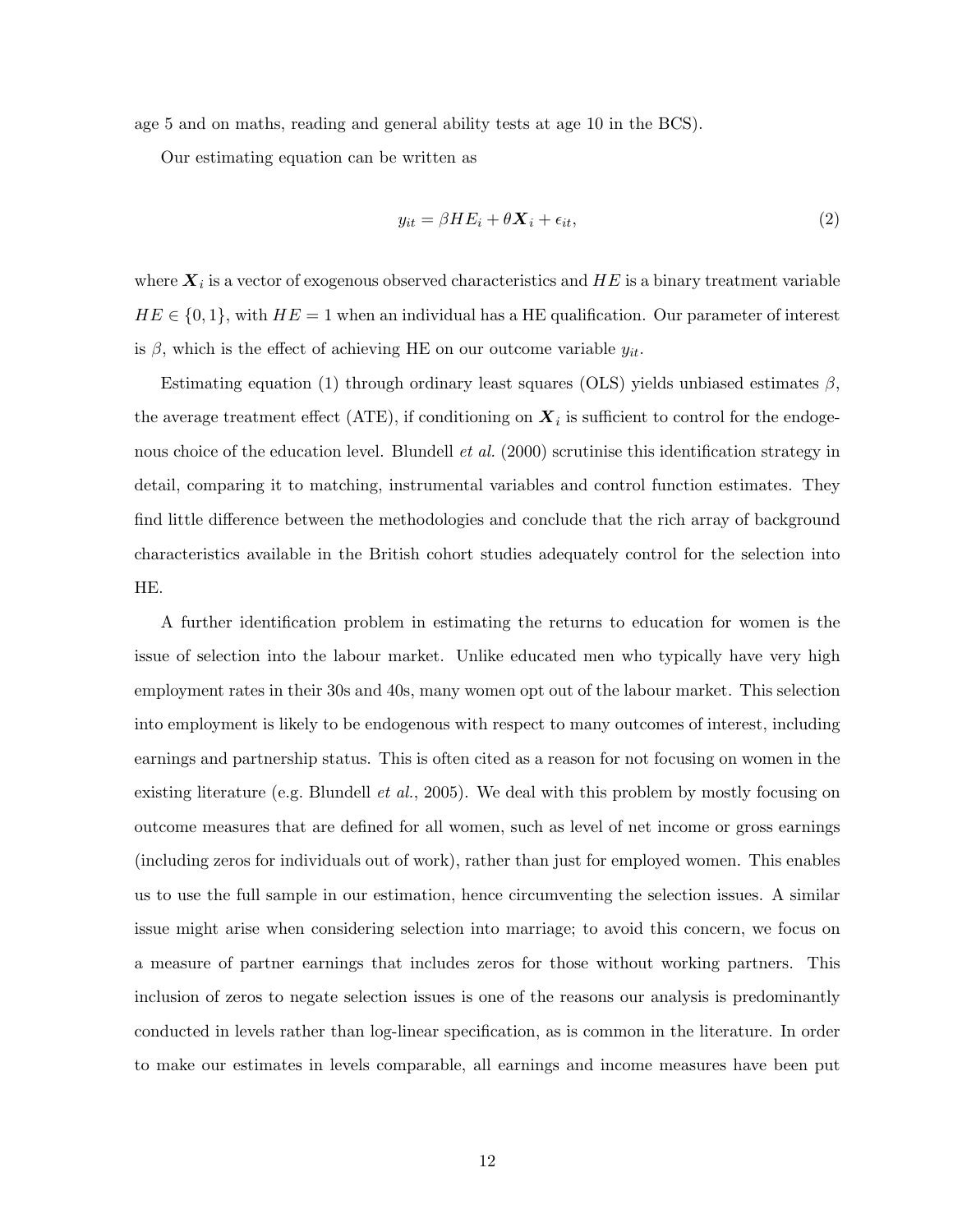into 2017 prices.<sup>9</sup> Where possible, we have estimated log-linear specifications and we find that our alternative functional form assumption does not significantly affect the results

However, in order to isolate the channels through which HE affects net income, we are also interested in how HE affects women's gross wages separately from labour supply. To do this, we follow Heckman (1979) and Lee (1983) and we control for the selection into the labour market using a control function approach. We estimate a probit model of selection into work. We account for the covariates listed in the wage equation above, as well as the presence of children in the household, the number of children under 5, whether she has a partner and the work status and income of the partner, which we assume affect women's decisions to enter the labour market but are unrelated to their wages (Gronau, 1974; Schultz, 1990). We then include the inverse Mills ratio obtained from the selection equation into the wage equation, which  $-$  if we have modelled selection into work correctly – corrects for women's selection into employment. This approach assumes that our excluded instruments (i.e. the presence of children and a partner) affect the decision to work but not the wage rate. This a strong assumption. Having children might affect the wage rate directly, particularly if mothers are only able to work part-time, which might attract lower wages. Thus, these results should only be taken as indicative of the wage returns to HE. They are not, however, the main focus of this paper. These issues are addressed explicitly in the work of Blundell et al. (2016).

## 3 Results

We begin by estimating the impact of women pursuing HE on the net family income that women have at two different in ages in adulthood (ages  $33/34$  and 42). We do this for each of the two cohorts described above, born in 1958 and 1970, respectively. We define net family income as the labour market earnings of the female cohort member plus the earnings of any cohabiting partner, deducting direct taxes paid and including state benefits and other income received. This measure of net family income gives the level of resources available to the family and so is a good proxy for the standard of living of those in the family – a similar measure is used by Cribb et al. (2018) to measure living standards.

<sup>9</sup>Prices have been deflated using CPI.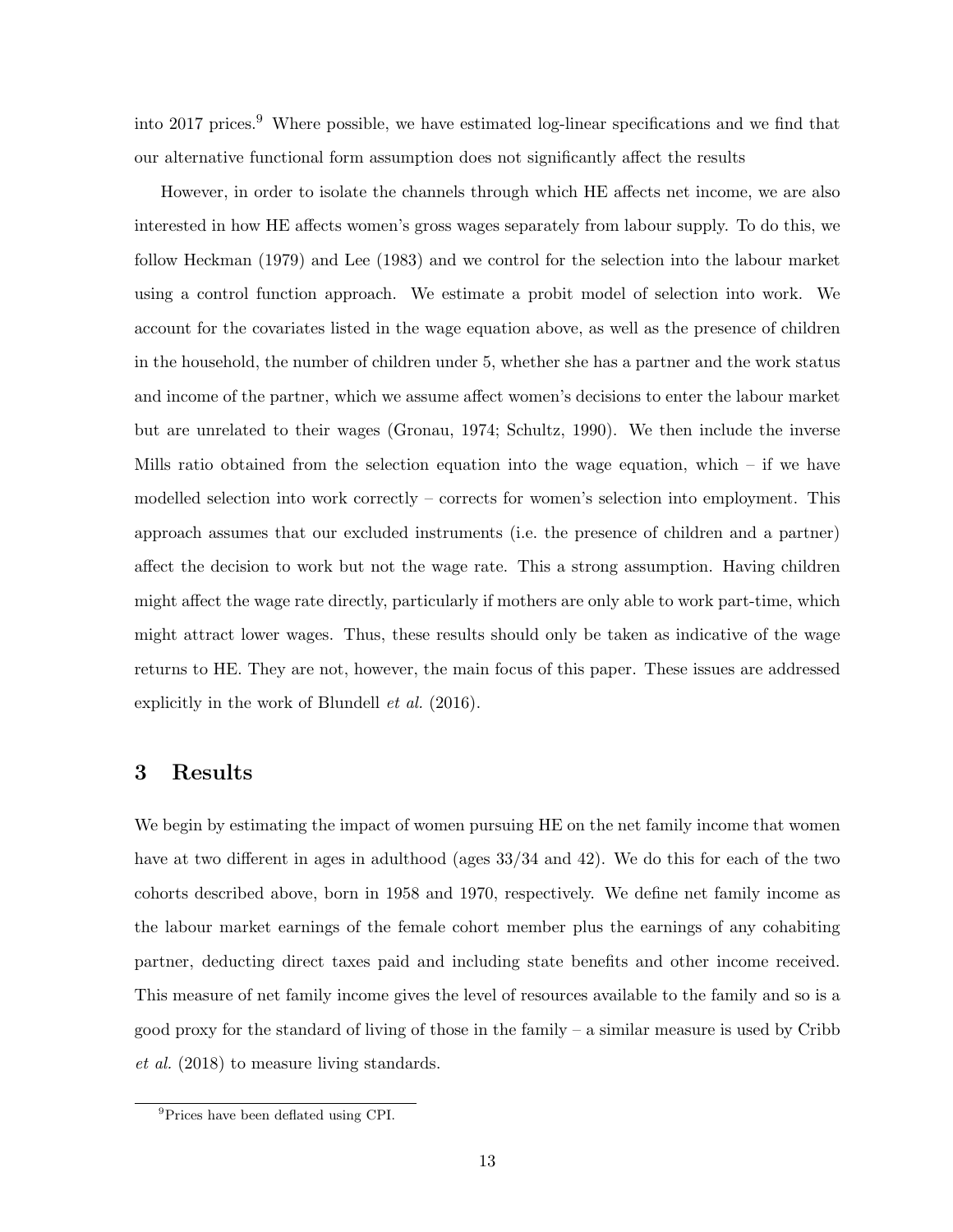|                    | Age $33/34$ |                                            | Age $42$    |                                            |
|--------------------|-------------|--------------------------------------------|-------------|--------------------------------------------|
|                    |             | Log net family income<br>Net family income |             | Net family income<br>Log net family income |
| <i>NCDS</i> (1958) |             |                                            |             |                                            |
| Any HE             | $112.75***$ | $0.19***$                                  | $170.38***$ | $0.22***$                                  |
|                    | (29.69)     | (0.05)                                     | (39.80)     | (0.05)                                     |
| N                  | 874         | 874                                        | 1020        | 1020                                       |
| <i>BCS</i> (1970)  |             |                                            |             |                                            |
| Any HE             | $123.46***$ | $0.16***$                                  | $183.18***$ | $0.23***$                                  |
|                    | (42.15)     | (0.06)                                     | (49.02)     | (0.05)                                     |
| N                  | 1038        | 1038                                       | 1101        | 1101                                       |

Table 3: Impact of HE on net family income per week (2017 prices)

Notes:  $^*p < 0.1$ ;  $^{**}p < 0.05$ ;  $^{***}p < 0.01$ . Standard errors are given in parentheses. The results shown are the coefficient on having completed any HE from an OLS regression of weekly net family income (in 2017 prices) and log net family income on having completed any HE for women who have obtained at least one A level. Controls for family background are ethnicity, region of birth, the age parents left education, the social class of parents' work, the number of younger and older siblings, whether both natural parents were present in childhood and the type of school the child attended age 16. Controls for ability are quintiles on drawing, copying, reading and maths tests at age 7 and on maths, reading and general ability tests at age 11 in the NCDS and quintiles on reading, drawing and copying tests at age 5 and on maths, reading and general ability tests at age 10 in the BCS.

Table 3 shows our estimates of the impact of HE on net family income, controlling for a detailed array of background variables that might influence the selection into HE, as discussed in the previous section. We find that HE increased the weekly family income of women born in 1958 by £110 at age 33 and by £160 at age 42. For the cohort born 12 years later, we find very similar results: HE increased income at age 34 by £120 and at age 42 by £180. This translates into around a 20% increase in family income at each age for both cohorts.

In the remainder of the paper, we explore the channels for how HE affects women's family income, looking at how these channels vary over the life cycle and between the different birth cohorts.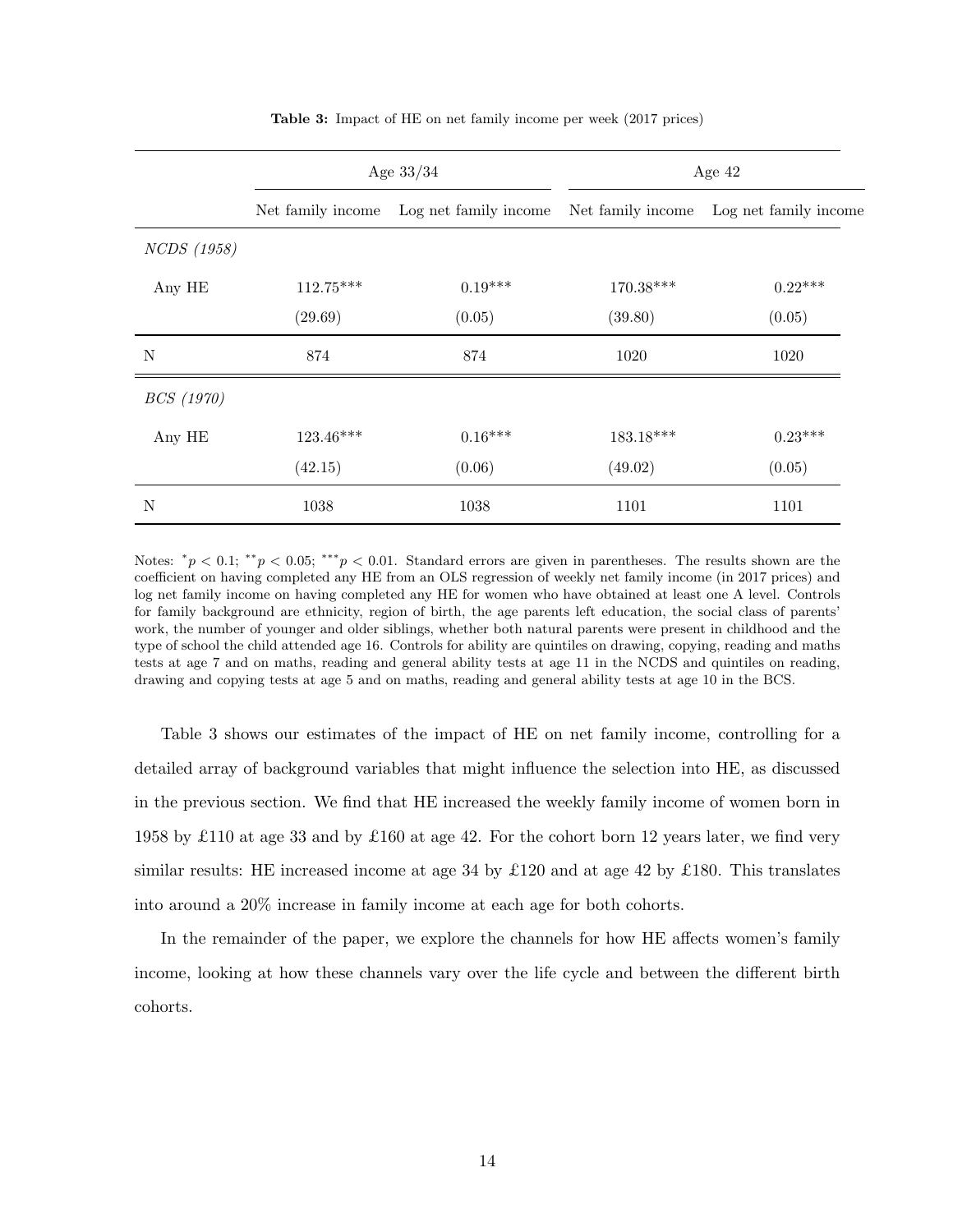#### 3.1 Labour market returns

First, we investigate the impact of HE on women's own labour market earnings. As discussed above, this can be driven by an impact either on women's wages or their labour supply. We begin by showing the overall impact of pursuing HE on women's total gross earnings including earnings from self-employment. These estimates include zero earnings for women not in work and incorporate both the labour supply and the wage effects of pursuing HE. As shown in Table 4, we see that pursuing HE has a large positive and significant effect in gross earnings at age 33 and 42 for both cohorts; but we find that this effect has increased by around 50% between the  $\rm{cohorts\,\,born\,\,12\,\,years\,\,anart.}^{10}$ 

|             | Age $33/34$      | Age 42      |  |
|-------------|------------------|-------------|--|
| NCDS (1958) |                  |             |  |
| Any HE      | $133.30***$      | $110.32***$ |  |
|             | (23.72)          | (31.00)     |  |
| $\mathbf N$ | 874<br>1020      |             |  |
| BCS (1970)  |                  |             |  |
| Any HE      | $205.36***$      | $152.24***$ |  |
|             | (38.59)          | (39.33)     |  |
| $\mathbf N$ | $1038\,$<br>1101 |             |  |

Table 4: Impact of HE on weekly gross labour market earnings (2017 prices)

Notes:  $^*p < 0.1$ ;  $^{**}p < 0.05$ ;  $^{***}p < 0.01$ . Standard errors are given in parentheses. The results shown are the coefficient on having completed any HE from an OLS regression of weekly gross labour market earnings including earnings from self-employment (in 2017 prices) on having completed any HE for women who have obtained at least one A level. Controls for family background are ethnicity, region of birth, age parents left education, social class of parents' work, number of younger and older siblings, whether both natural parents were present in childhood and the type of school the child attended age 16. Controls for ability are quintiles on drawing, copying, reading and maths tests at age 7 and on maths, reading and general ability tests at age 11 in the NCDS and quintiles on reading, drawing and copying tests at age 5 and on maths, reading and general ability tests at age 10 in the BCS.

We also find that in both cohorts the returns are higher earlier in women's careers. This

 $10$ To allow comparison with the prior literature, which often shows results in logs, these results are also shown for log gross earnings in the Appendix, in Table A3 for women and Table A4 for men. The increase in returns between the cohorts is not present in the log specifications largely because, as discussed below, this appears to be driven by a labour supply effect not picked up by log specifications in which out-of-work individuals are excluded due to zero earnings.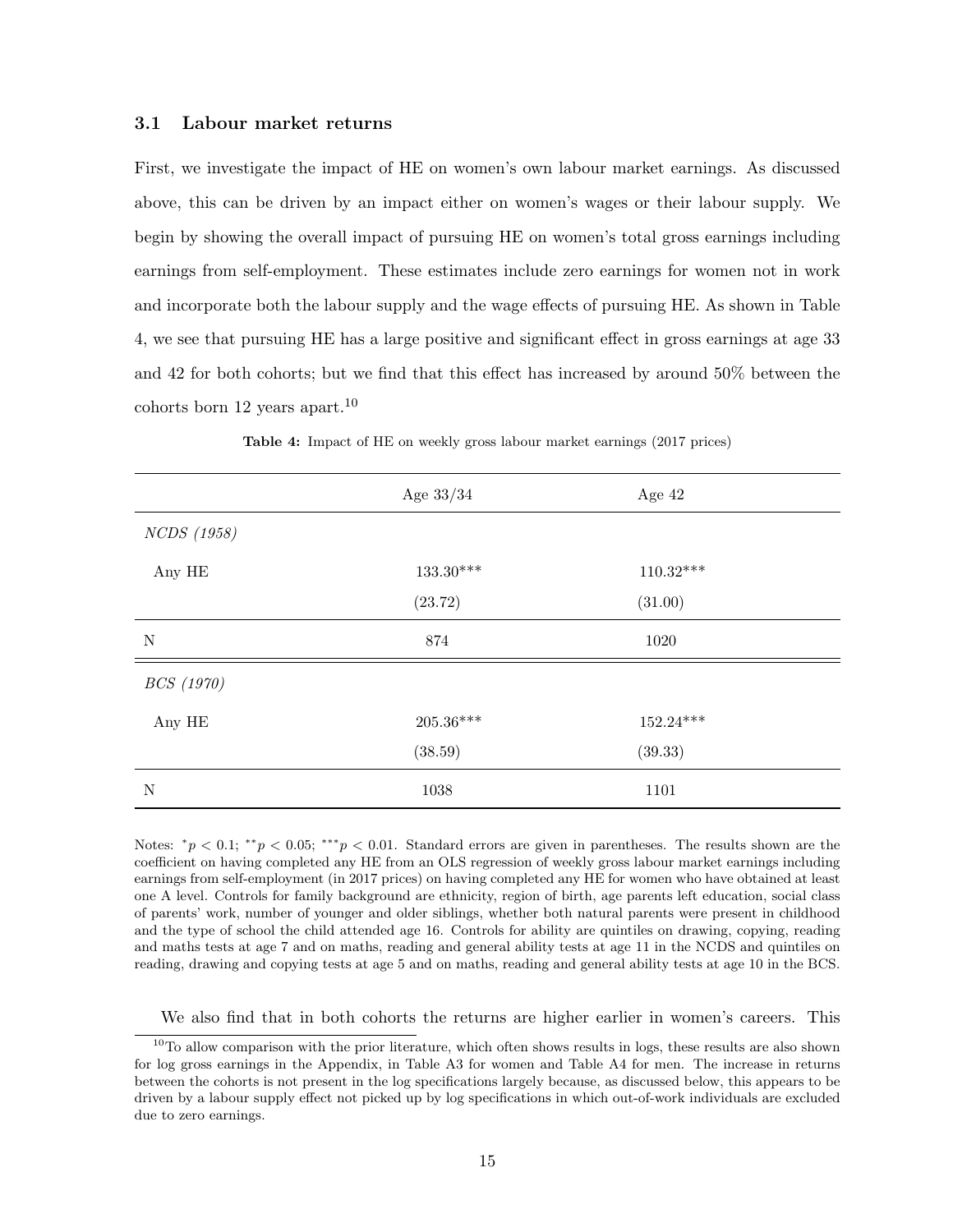has important implications for studies measuring the returns to education at specific ages (i.e. focusing on an age in the early 30s might overstate the lifetime earnings returns for women). In the following, we break down this impact on gross earnings into the effect on labour supply and wages.<sup>11</sup>

Table 5 explores the labour supply impact, showing the average marginal effect of HE on the probability of being in work, and being in full-time (FT) work, estimated from a probit model – controlling for the same covariates discussed above.<sup>12</sup> We find that having a HE qualification significantly increases the probability that a women is in work at age 33/34 by around 8% in both cohorts. HE also increases the probability of working full-time particularly for the 1970 cohort. There is no significant effect, however, on the labour supply at age 42. In Table A5 in the Appendix, we explore one of the possible explanations for this differential effect across the life cycle. We show that HE reduces the probability that a woman has children by age 34 by around 4%–8% (this effect is insignificant in the NCDS), but there is no impact on the propensity to have had children by their early 40s.<sup>13</sup> This provides some evidence that pursuing HE causes women to delay child-rearing to later in life and, as is discussed extensively in the literature (e.g. Bloom et al., 2009), women often leave work, or start working fewer hours, after having children.

<sup>11</sup>Wages are only defined for those in employment so those out-of-work and in self-employment are excluded from this analysis

<sup>&</sup>lt;sup>12</sup>Being in work, includes self-employed individuals. However, full-time work is only defined for those out of work or with data on hours worked (which excludes self-employed individuals)

<sup>&</sup>lt;sup>13</sup>This is perhaps surprising, given the large raw differences in fertility we see between those who pursue HE and those who do not. This implies that the large raw differences in fertility between the two groups are likely to be caused by factors correlated with HE, such as family background.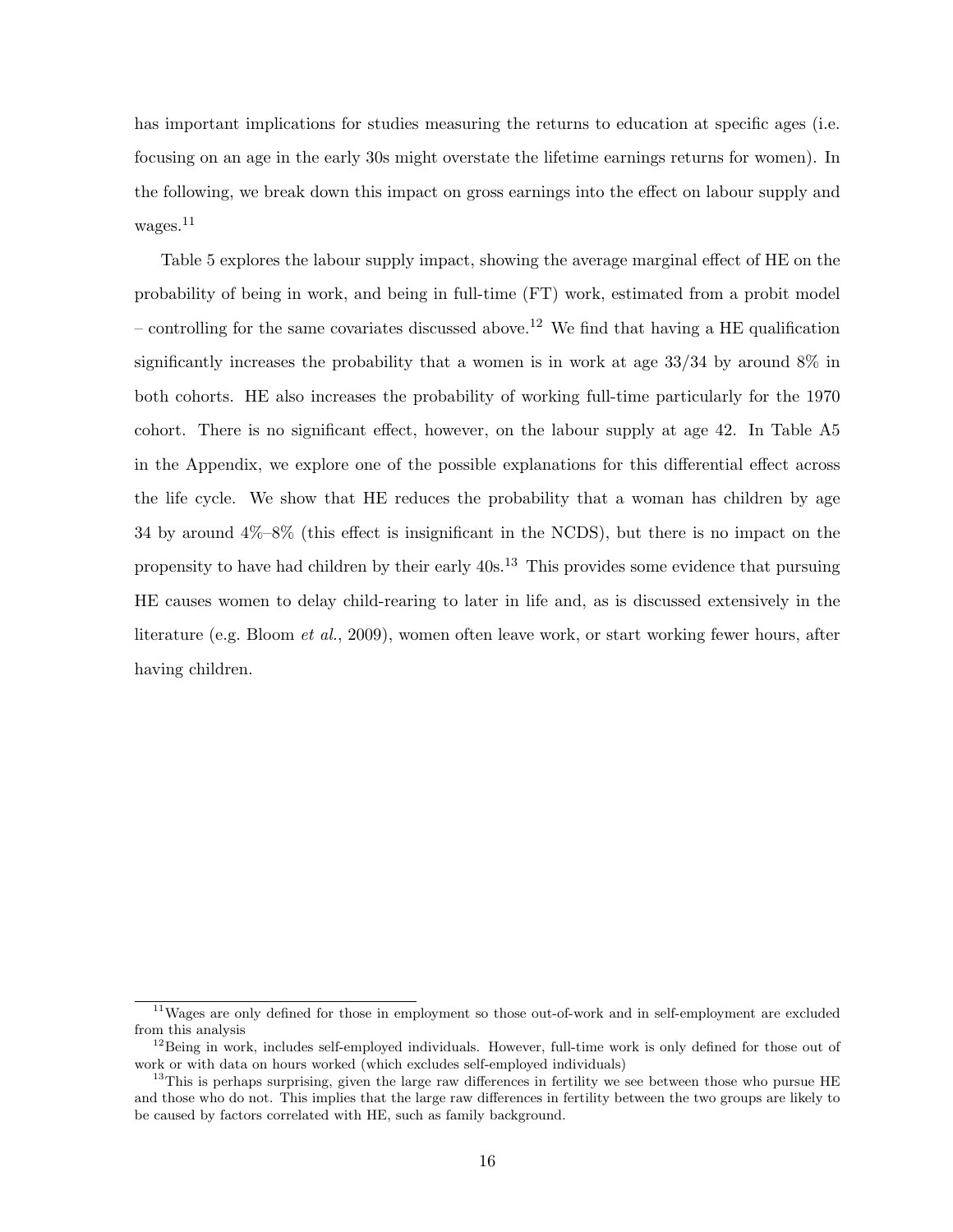|             | Age $33/34$ |             | Age $42$ |            |
|-------------|-------------|-------------|----------|------------|
|             | In work     | In FT work  | In work  | In FT work |
| NCDS (1958) |             |             |          |            |
| Any HE      | $0.079**$   | $\,0.019\,$ | 0.013    | $-0.027$   |
|             | (0.032)     | (0.039)     | (0.026)  | (0.039)    |
| ${\bf N}$   | 871         | 658         | 1017     | 841        |
| BCS (1970)  |             |             |          |            |
| Any HE      | $0.081***$  | 0.054       | 0.034    | $-0.016$   |
|             | (0.029)     | (0.038)     | (0.025)  | (0.037)    |
| $\mathbf N$ | 1037        | 770         | 1076     | 952        |

Table 5: Impact of HE on employment

Notes:  $\alpha_p$  < 0.1;  $\alpha_p$  < 0.05;  $\alpha_p$  < 0.01. Standard errors are given in parentheses. The results shown are the average marginal effects on having completed any HE from a probit of being in employment (including selfemployment) and in full-time work. The sample includes women who have obtained at least one A level. Sample sizes are smaller than before due to individuals being dropped when certain variables perfectly predict the outcome. Controls for family background are ethnicity, region of birth, the age parents left education, the social class of parents' work, the number of younger and older siblings, whether both natural parents were present in childhood and the type of school the child attended age 16. Controls for ability are quintiles on drawing, copying, reading and maths tests at age 7 and on maths, reading and general ability tests at age 11 in the NCDS and quintiles on reading, drawing and copying tests at age 5 and on maths, reading and general ability tests at age 10 in the BCS. The sample size decreases in the FT specifications as information on hours is missing for some individuals. Sample sizes vary due to the perfect fit of some individuals in the probit specification.

The second way in which the pursuit of HE can affect female earnings is through a direct impact on wages. However, as discussed, the estimation of the impact on hourly wages using simple regression techniques might be biased, as hourly wages are only observed for women who are in work, which is a selected sample of the population. Instead, we employ a Heckman selection model to control for the selection into the labour market, as set out in Section 2.

Table 6 shows the results using OLS and this selection model. We find that having a HE qualification increases women's wages in both cohorts, but the effect is smaller in the recent cohort. HE increases women's wages by around 40% for the 1958 cohort and by around 30% for the 1970 cohort. In both cohorts, this effect is stable across the life cycle.

While the presence of children and partner earnings are strongly significant in the first stage,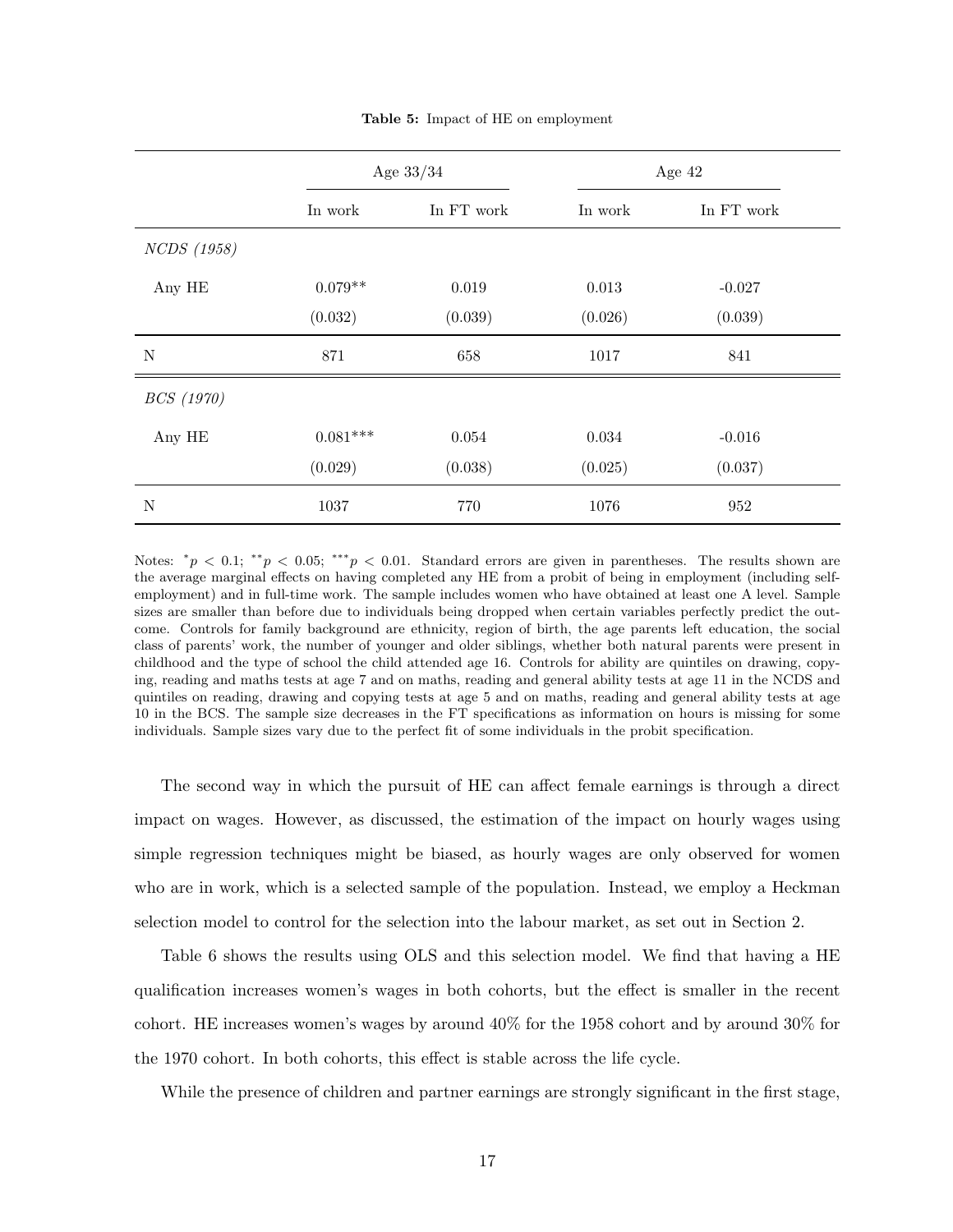the coefficient on the inverse Mills ratio is only significant for age 42 in the BCS. This suggests that there is little selection in the labour market based on the controls included in our Heckman selection model. Indeed, we see a very small difference in the coefficient between the OLS and the Heckman specifications. This is supported by the fact that our estimates are similar to those found in the existing literature (Dearden, 1999; Harkness and Machin, 1999; Walker and Zhu, 2001; Dearden et al., 2004; Bratti et al., 2008).

| Table 6: Impact of HE on hourly wage |  |  |  |  |
|--------------------------------------|--|--|--|--|
|--------------------------------------|--|--|--|--|

|                         | Age $33/34$ | Age 42     |
|-------------------------|-------------|------------|
| $NCDS$ (1958) - $OLS$   |             |            |
| Any HE                  | $0.345***$  | $0.329***$ |
|                         | (0.0410)    | (0.0484)   |
| $NCDS$ (1958) - Heckman |             |            |
| Any HE                  | $0.332***$  | $0.331***$ |
|                         | (0.0411)    | (0.0468)   |
| ${\bf N}$               | 874         | 988        |
| $BCS(1970) - OLS$       |             |            |
| Any HE                  | $0.216***$  | $0.242***$ |
|                         | (0.0496)    | (0.0494)   |
| $BCS(1970)$ - Heckman   |             |            |
| Any HE                  | $0.218***$  | $0.250***$ |
|                         | (0.0490)    | (0.0484)   |
| $\mathbf N$             | 1038        | 1101       |

Notes:  $^*p < 0.1$ ;  $^{**}p < 0.05$ ;  $^{***}p < 0.01$ . Standard errors are given in parentheses. The results shown are the coefficient on having completed any HE from an OLS regression of log hourly wages (in 2017 prices) on having completed any HE for women who have obtained at least one A level. Controls for family background are ethnicity, region of birth, the age parents left education, the social class of parents' work, the number of younger and older siblings, whether both natural parents were present in childhood and the type of school the child attended age 16. Controls for ability are quintiles on drawing, copying, reading and maths tests at age 7 and on maths, reading and general ability tests at age 11 in the NCDS and quintiles on reading, drawing and copying tests at age 5 and on maths, reading and general ability tests at age 10 in the BCS. Estimates are corrected using the Heckman selection model. The selection equation includes the above controls and the presence of children, the number of children under 5, the presence of a partner and the work status and earnings of the partner.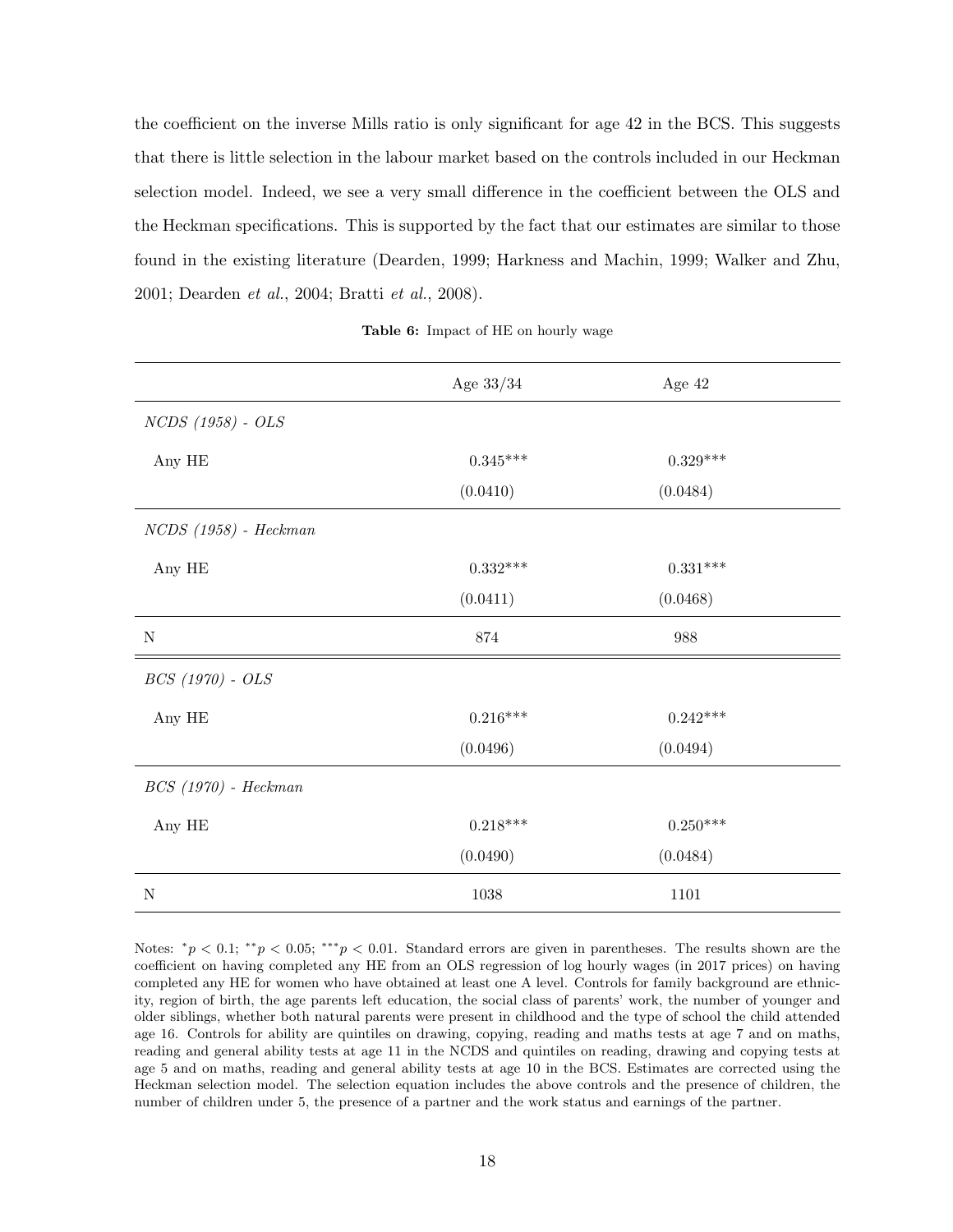The larger impact of HE on women's gross earnings in the more recent cohort appears to be driven by slight larger employment effects (and impacts on FT work) more than off-setting diminished wage returns. It could also be the labour supply effects have larger consequences in the more recent cohort as female wages have risen across the board, or due to increased productivity of self-employment which is not captured here. The result of larger impacts earlier in women's careers is clearly driven by the greater labour supply effects at these ages.

#### 3.2 Marriage market returns

The second channel through which HE can affect a woman's net family income is through the earnings of a partner living in the household. In this section, we look at how HE affects whether a woman has a partner, who a woman's partner is, and what this means for their household income and standard of living. Many studies have found significant evidence of assortative mating – that is, more highly educated women are more likely to have a partner who is also highly educated (Pencavel, 1998; Gustafsson and Worku, 2005; Ermisch et al., 2006; Raaum et al., 2007). Therefore, given that we know highly educated men (and women) are likely to have higher earnings, we might expect that HE has a causal impact on the earnings of a woman's partner.

Table 7 shows the impact of a woman pursuing HE on the future earnings of her partner. This includes zero earnings if there is no partner in the household or if the partner is unemployed. For both cohorts, we see a positive effect of HE on partner earnings and that this increases later in women's lives - the opposite trend to women's own earnings. For both cohorts, HE increases partner earnings by around £100 per week (2017 prices) at age 42. For women born in 1958 this is a similar magnitude to the impact of HE on their own earnings. This highlights the importance of partner earnings for the overall returns to HE.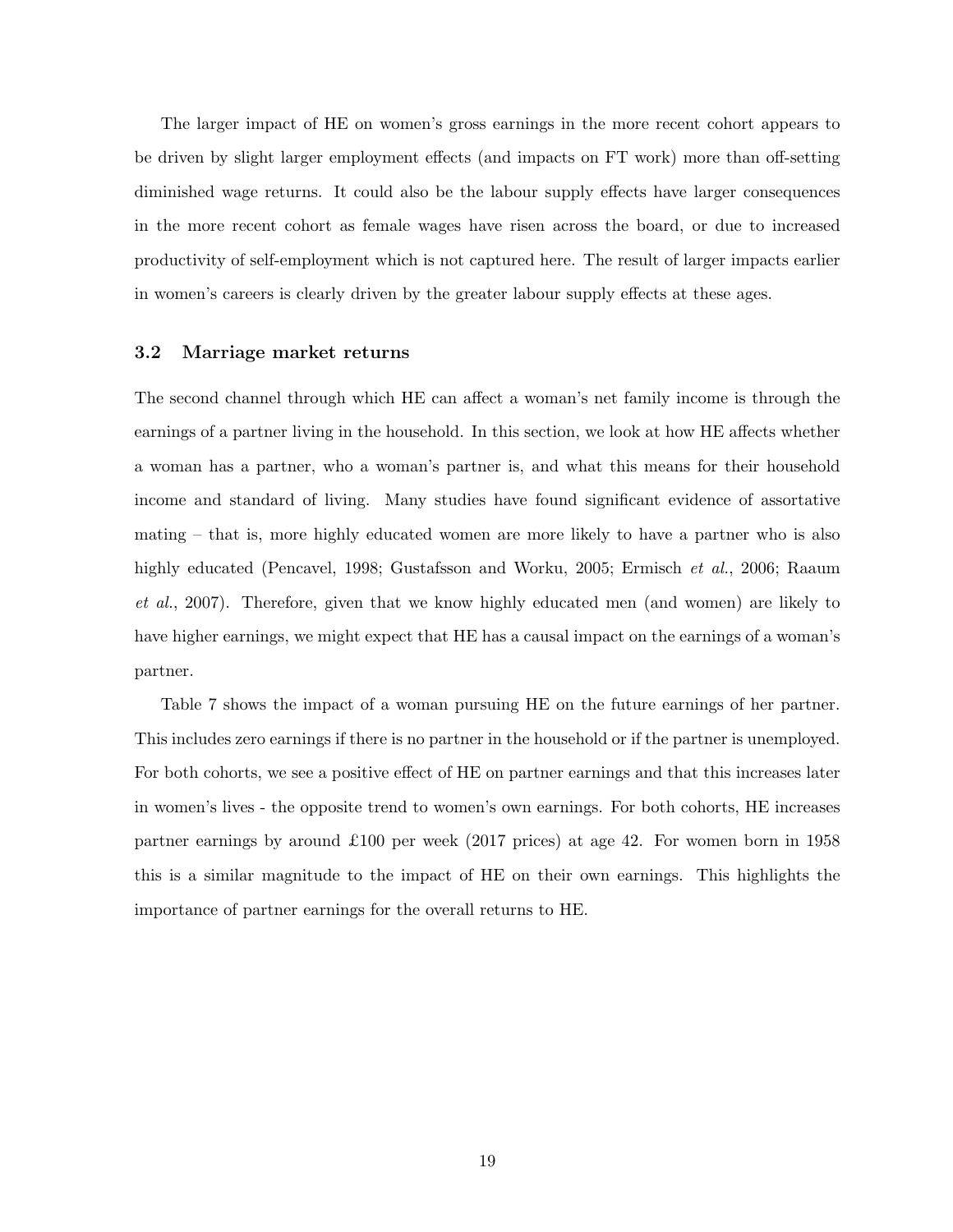|             | Age $33/34$<br>Age 42 |            |  |
|-------------|-----------------------|------------|--|
| NCDS (1958) |                       |            |  |
| Any HE      | $65.30^{\ast}$        | $112.91**$ |  |
|             | (37.23)               | (45.81)    |  |
| $\mathbf N$ | 874                   | 1020       |  |
| BCS (1970)  |                       |            |  |
| Any HE      | 41.29                 | $100.53**$ |  |
|             | (36.40)               | (48.75)    |  |
| ${\rm N}$   | $1038\,$              | 1101       |  |

Table 7: Impact of HE on partner earnings per week (2017 prices)

Notes:  $^*p < 0.1$ ;  $^{**}p < 0.05$ ;  $^{***}p < 0.01$ . Standard errors are given in parentheses. The results shown are the coefficient on having completed any HE from an OLS regression of weekly partner's gross labour market earnings including earnings from self-employment (in 2017 prices) on having completed any HE for women who have obtained at least one A level. Controls for family background are ethnicity, region of birth, the age parents left education, the social class of parents' work, the number of younger and older siblings, whether both natural parents were present in childhood and the type of school the child attended age 16. Controls for ability are quintiles on drawing, copying, reading and maths tests at age 7 and on maths, reading and general ability tests at age 11 in the NCDS and quintiles on reading, drawing and copying tests at age 5 and on maths, reading and general ability tests at age 10 in the BCS.

There are a number of factors that might be driving the impact of HE on the earnings of a woman's partner. HE could increase the probability of having a partner, increase the probability of having a partner who is in work or increase the prospective earnings of any partner. Table 8 explores these effects in more detail.

In line with the existing literature, we find significant evidence that HE increases the probability of having a partner with a HE qualification in both ages and cohorts. To the extent that highly educated men have higher wages than less educated men, we would expect this to feed through to an impact on partner earnings. At age 42, having a HE qualification also increases the probability of having a partner (albeit this is only marginally significant) and having a partner who is in work. This effect on partner labour supply is likely to explain the bigger impact of HE at older ages, as shown in Table 7.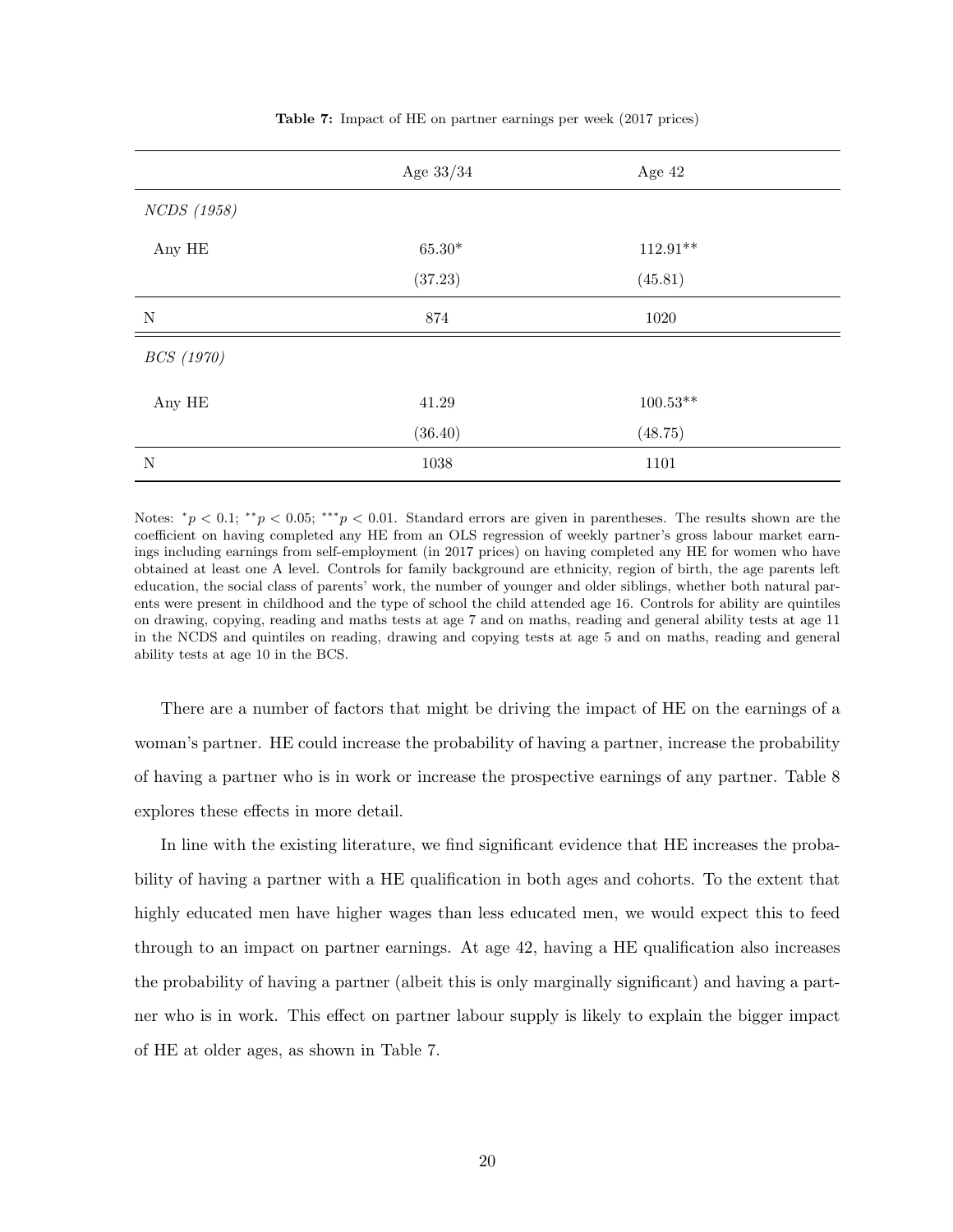|                    |             | Age $33/34$     |                 |             | Age $42$        |                 |
|--------------------|-------------|-----------------|-----------------|-------------|-----------------|-----------------|
|                    | Has partner | Partner in work | Partner with HE | Has partner | Partner in work | Partner with HE |
| <i>NCDS</i> (1958) |             |                 |                 |             |                 |                 |
| Any                | $-0.017$    | 0.001           | $0.195***$      | $0.054*$    | $0.089**$       | $0.242***$      |
| HE                 | (0.033)     | (0.035)         | (0.036)         | (0.028)     | (0.035)         | (0.033)         |
| N                  | 874         | 874             | 874             | 1017        | 1020            | 1017            |
| <i>BCS</i> (1970)  |             |                 |                 |             |                 |                 |
| Any HE             | $-0.013$    | 0.009           | $0.214***$      | 0.049       | $0.079**$       | $0.204***$      |
|                    | (0.034)     | (0.036)         | (0.037)         | (0.030)     | (0.031)         | (0.035)         |
| N                  | 1037        | 1037            | 1032            | 1101        | 1101            | 1101            |

Table 8: Impact of HE on partnering

Notes:  $^*p < 0.1$ ;  $^{**}p < 0.05$ ;  $^{***}p < 0.01$ . Standard errors are given in parentheses. The results shown are the average marginal effects on having completed any HE from a probit of having a partner, partner being employed (including self-employment) and having a partner with a HE qualification. The sample includes women who have obtained at least one A level. Sample sizes can be smaller than before due to individuals being dropped when certain variables perfectly predict the outcome. Controls for family background are ethnicity, region of birth, the age parents left education, the social class of parents' work, the number of younger and older siblings, whether both natural parents were present in childhood and the type of school the child attended age 16. Controls for ability are quintiles on drawing, copying, reading and maths tests at age 7 and on maths, reading and general ability tests at age 11 in the NCDS and quintiles on reading, drawing and copying tests at age 5 and on maths, reading and general ability tests at age 10 in the BCS.

#### 3.3 Impact of taxes and benefits

Finally, we consider the role of the tax and benefit system. Table 9 shows the impact on HE of the amount of direct taxes paid by the woman's family and the amount of state benefits received.

Acquiring an HE qualification increases women's household income, and as a result of the progressive tax system in place in Britain this has direct impact on their tax liability. We show that acquiring an HE qualification has a positive and significant impact of tax liability at both ages and in both birth cohorts.

The impact on benefit income is less straightforward, however. Given that having a HE qualification increases the likelihood that women are in work and increases the earnings of the household, we would expect HE to reduce the level of benefit income received. However, as shown in Table 1, the women in our comparison group (those with at least one A level) also have high employment rates. As a result, even the sample who did not pursue HE will receive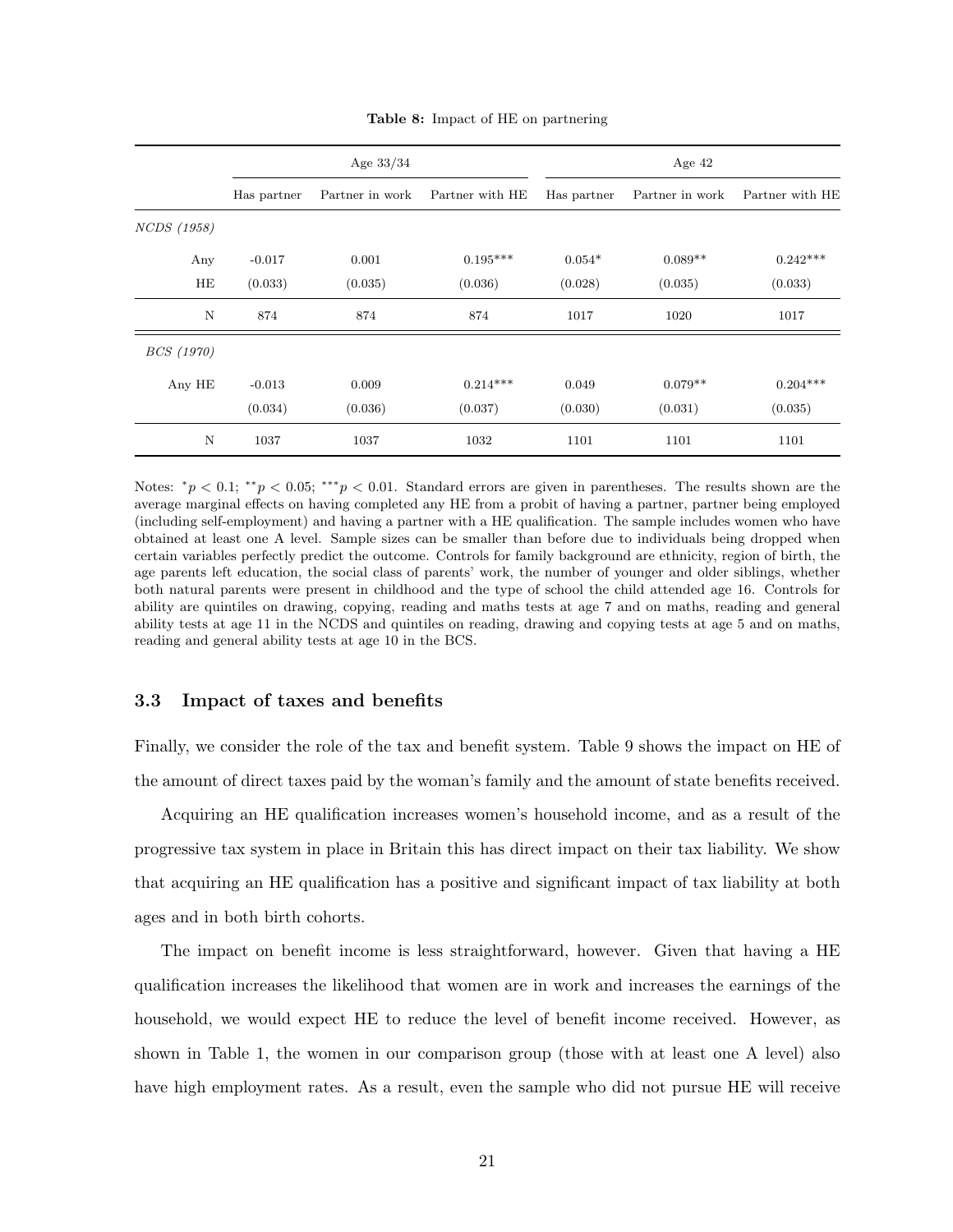relatively little out-of-work benefit income. Instead, the primary source of benefit income for this sample is in-work benefits, such as Child Tax Credit and Working Tax Credit (or Working Family Tax Credit as it was called in 1999), which are largest for women who have low wages and have children. However, in-work benefits were much less generous and were claimed by far fewer people in the early 1990s (when the 1958 cohort was aged 33) and these benefits were rapidly expanded between 1999 and 2003 (Dilnot and McCrae, 1999).

As a result, we find that in the early cohort – when there were smaller in-work benefits and there was less of an effect of HE on fertility (as shown in Table A5 in the Appendix) – pursuing HE had little impact on the level of benefits received. However, in the cohort born in 1970 (i.e. with larger in-work benefits), we do find a significant negative impact of HE on benefit income.

The overall result is that when we take into account the tax and benefit system, the estimates of the returns to education are reduced because highly educated women have higher household earnings and so pay more tax and receive less in benefit income. This effect became stronger between these cohorts, in part likely because of the expansion of in-work benefits.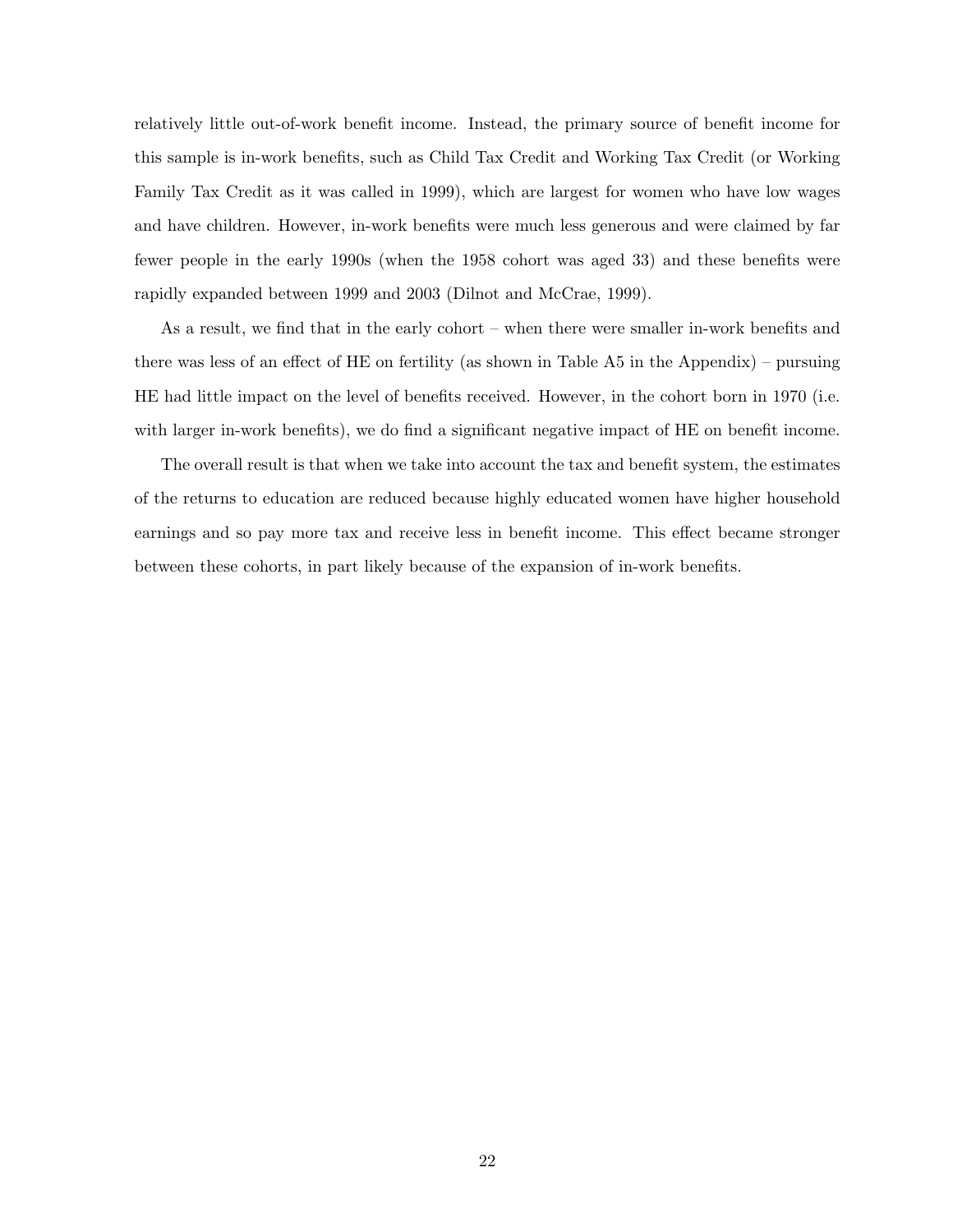|             | Age $33/34$ |                 | Age 42     |                 |
|-------------|-------------|-----------------|------------|-----------------|
|             | Taxes       | <b>Benefits</b> | Taxes      | <b>Benefits</b> |
| NCDS (1958) |             |                 |            |                 |
| Any HE      | $71.11***$  | $-3.22$         | $62.67***$ | $1.05\,$        |
|             | (17.49)     | (2.72)          | (17.63)    | (4.78)          |
| ${\bf N}$   | 874         | 874             | 1020       | 1020            |
| BCS (1970)  |             |                 |            |                 |
| Any HE      | $82.30***$  | $-34.03***$     | $66.90*$   | $-13.11***$     |
|             | (16.82)     | (10.81)         | (38.90)    | (5.16)          |
| $\mathbf N$ | 1038        | 1038            | 1101       | 1101            |

Table 9: Impact of HE on taxes and benefits per week (2017 price)

Notes:  $^*p < 0.1$ ;  $^{**}p < 0.05$ ;  $^{***}p < 0.01$ . Standard errors are given in parentheses. The results shown are the coefficient on having completed any HE from an OLS regression of weekly taxes paid and benefits received (in 2017 prices) on having completed any HE for women who have obtained at least one A level. Controls for family background are ethnicity, region of birth, the age parents left education, the social class of parents' work, the number of younger and older siblings, whether both natural parents were present in childhood and the type of school the child attended age 16. Controls for ability are quintiles on drawing, copying, reading and maths tests at age 7 and on maths, reading and general ability tests at age 11 in the NCDS and quintiles on reading, drawing and copying tests at age 5 and on maths, reading and general ability tests at age 10 in the BCS.

### 4 Conclusion

Across the globe, women are participating in HE in ever increasing numbers. There have been attempts to explain these trends by describing the costs and benefits of pursuing HE (e.g. Becker et al., 2010). However, defining the value of these costs and benefit remains an open issue. In this context, by focusing on the wage and earnings returns, we can miss many of the important effects of HE. In this paper, we shed new light on the issue by considering multiple impacts of HE on women's outcomes in later life in a unified framework, and we translate these into an impact on net family incomes, a widely used proxy for living standards.

We show that the benefits of HE are not confined to boosting the productivity and wages of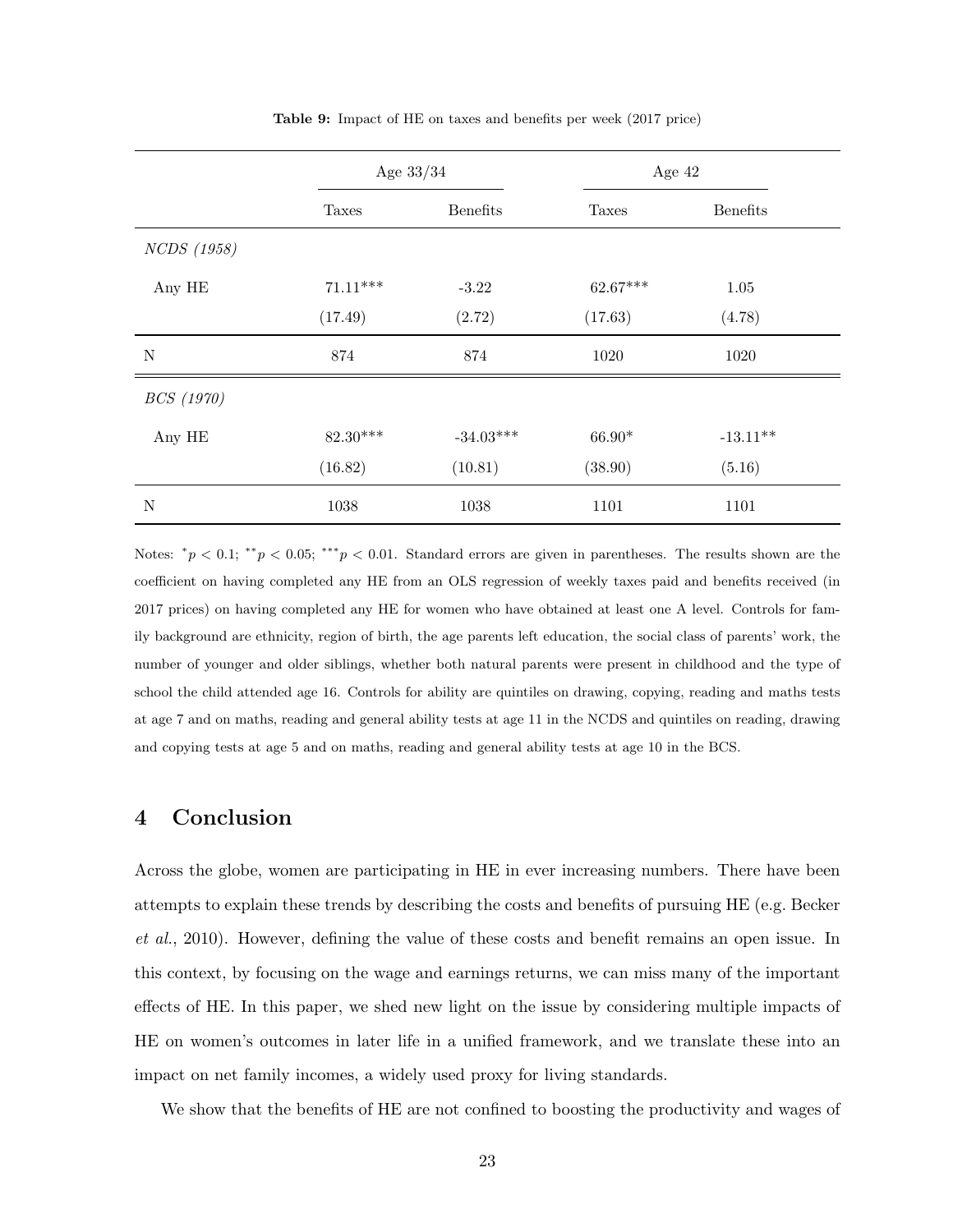graduates. HE also significantly increases the probability a women is in work and the number of hours they work, further boosting labour market returns. HE also increases the probability of a woman having a partner who also has a HE qualification, and therefore the partner is typically more likely to work and earn more. However, focusing on gross earnings returns overstates the private benefits of HE, as higher-earning graduates pay more in tax and receive fewer benefits. By incorporating all of these factors, we present a much more complete picture of the role HE can play.

The returns to HE can also vary over the life cycle. We show that while HE increases net family income by around 20% for women in their early 30s and early 40s, the mechanisms change over time. For women in their early 30s, the impact of HE on income primarily comes through their own labour market earnings, but by age 40 the importance of the impact on partners' earnings has increased, likely because at this age women have an increased propensity to work part-time. It appears that, by increasing the average education level of partners, HE provides some insurance for women taking time out of the labour market after having children.

By comparing two different cohorts of women, we are also in a unique position to explore how these effects have changed over time. We find that the impact of HE on women's wages declines slightly between those born in 1958 and 1970, but this is more than compensated by an increased in the impact on labour supply. The role of partners' earnings remains an important channel of returns, particularly at older ages. Finally, the tax and benefit system has become more progressive, acting to reduce the net returns to HE.

An understanding of the wider impacts of HE on women's net incomes is vital in order to understand the drivers of women's decisions to pursue HE. We have shown that focusing solely on wage returns misses the important effect of HE on working hours, partnering and tax liabilities, and we have shown that these mechanisms vary in importance over women's life cycles and have changed over time. Further research is required to understand why these mechanisms have changed and what is likely to happen to the cohorts currently entering or considering Higher Education.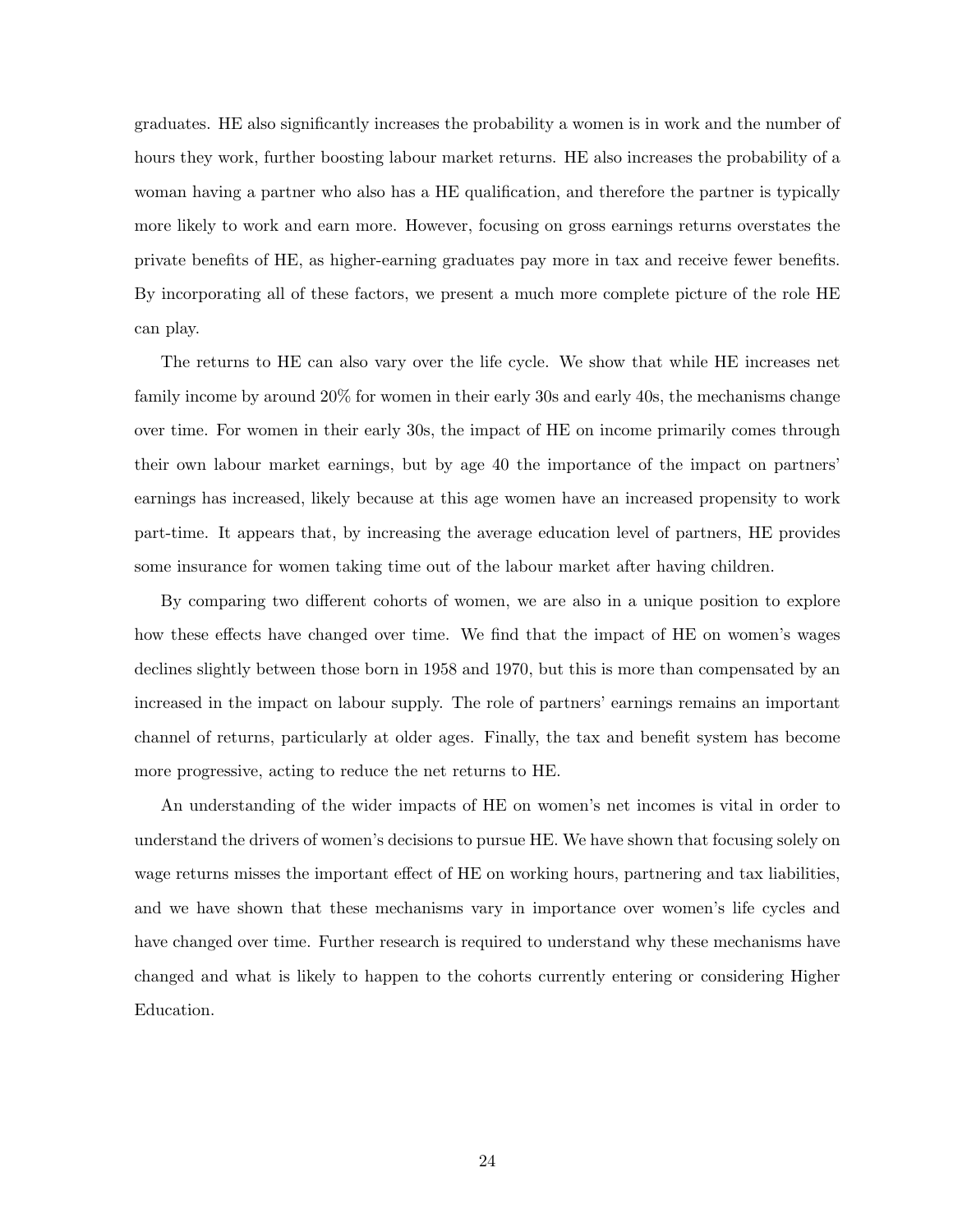## References

- Altonji, Joseph G. (1993), "The demand for and return to education when education outcomes are uncertain." Journal of Labor Economics, 11, 48–83.
- Angrist, Joshua and Guido Imbens(1995), Identification and Estimation of Local Average Treatment Effects. National Bureau of Economic Research (NBER), Technical Working Paper No. 118, Cambridge, MA, USA.
- Becker, Gary S., William H. J. Hubbard, and Kevin M. Murphy (2010), "The market for college graduates and the worldwide boom in higher education of women." American Economic Review, 100 (2), 229–233.
- Berger, Mark C. (1988), "Predicted future earnings and choice of college major." ILR Review, 41, 418–429.
- Bhuller, Manudeep, Magne Mogstad, and Kjell G. Salvanes (2014), "Life Cycle Earnings, Education Premiums and Internal Rates of Return." NBER Working Paper No. 20250, Cambridge, MA, USA.
- Bloom, David E., David Canning, Gü Fink, and Jocelyn E. Finlay (2009), "Fertility, female labor force participation, and the demographic dividend." Journal of Economic Growth, 14, 79–101.
- Blundell, Richard, Lorraine Dearden, Alissa Goodman, and Howard Reed (2000), "The Returns to Higher Education in Britain: Evidence from a British Cohort." The Economic Journal, 110, F82–F99.
- Blundell, Richard, Lorraine Dearden, and Barbara Sianesi (2005), "Evaluating the effect of education on earnings: models, methods and results from the national child development survey." Journal of the Royal Statistical Society: Series A (Statistics in Society), 168, 473– 512.
- Blundell, Richard, Monica Costa Dias, Costas Meghir, and Jonathan Shaw (2016), "Female labor supply, human capital, and welfare reform." Econometrica, 84, 1705–1753.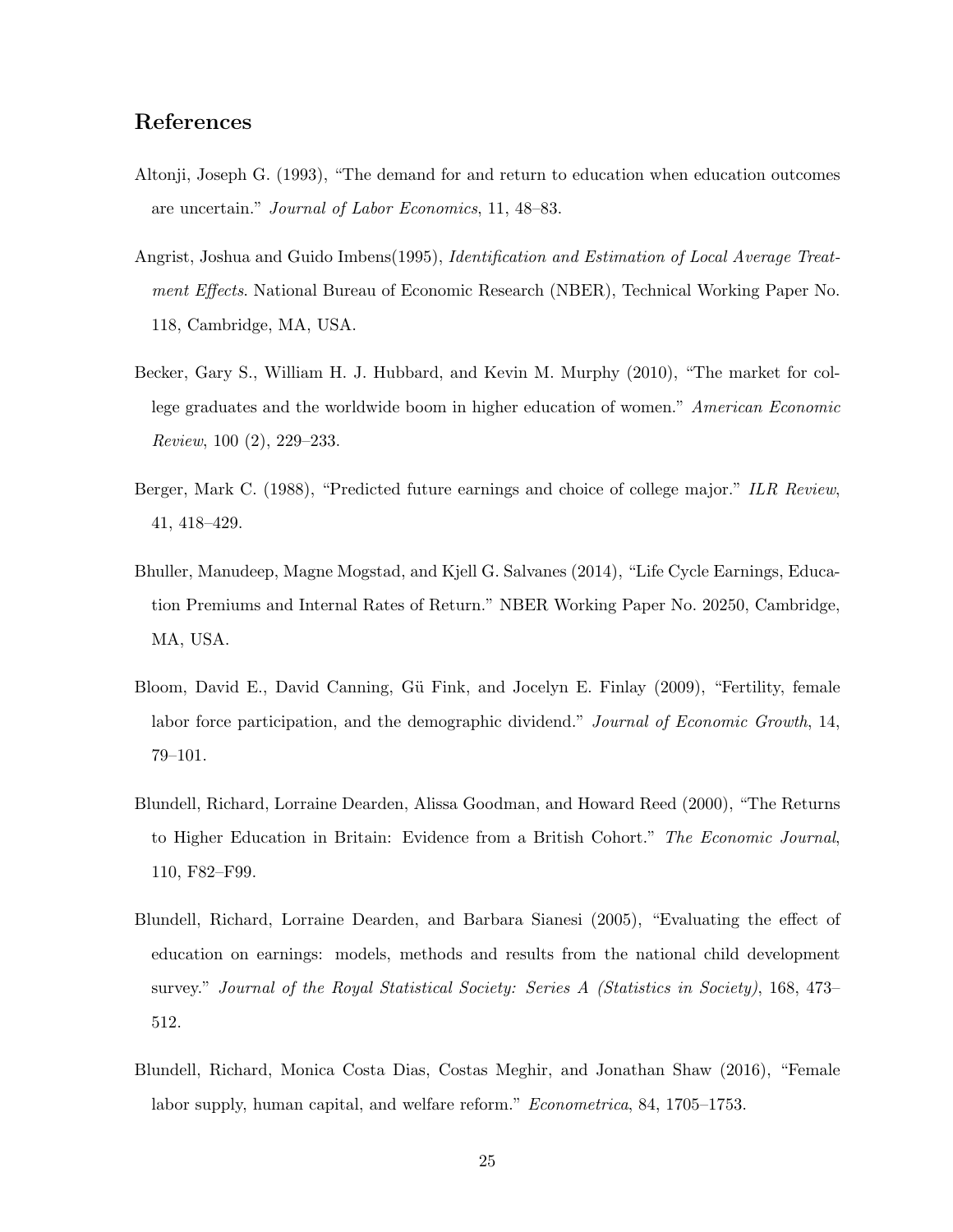- Bound, John, David A. Jaeger, and Regina M. Baker (1995), "Problems with instrumental variables estimation when the correlation between the instruments and the endogenous explanatory variable is weak." Journal of the American Statistical Association, 90, 443–450.
- Bratti, Massimiliano, Robin Naylor, and Jeremy Smith (2008), "Heterogeneities in the Returns to Degrees: Evidence from the British Cohort Study 1970." Departmental Working Papers 2008-40, Department of Economics, Management and Quantitative Methods at Università degli Studi di Milano.
- Brewer, Mike, Ben Etheridge, and Cormac ODea (2017), "Why are households that report the lowest incomes so well-off?" The Economic Journal, 127, F24–F49.
- Card, David (1993), "Using geographic variation in college proximity to estimate the return to schooling." NBER Working Paper No. 4483, Cambridge, MA, USA.
- Card, David (2001), "Estimating the return to schooling: Progress on some persistent econometric problems." Econometrica, 69, 1127–1160.
- Chevalier, Arnaud, Colm Harmon, Ian Walker, and Yu Zhu (2004), "Does education raise productivity, or just reflect it?" The Economic Journal, 114, F499–F517.
- Cribb, Jonathan, Agnes Norris Keiller, and Tom Waters (2018), "Living standards, poverty and inequality in the UK: 2018." Institute for Fiscal Policy (IFS) Report (https://www.ifs.org.uk/uploads/R145 for web.pdf).
- Dearden, Lorraine (1999), "Qualifications and earnings in Britain: how reliable are conventional OLS estimates of the returns to education?" Institute for Fiscal Policy (IFS) Working Paper W99/07 (https://www.ifs.org.uk/wps/wp9907.pdf).
- Dearden, Lorraine, Leslie McGranahan, and Barbara Sianesi (2004), "Returns to Education for the Marginal Learner: Evidence from the BCS70." CEE Discussion Papers 0045, Centre for the Economics of Education, LSE.
- Dilnot, Andrew and Julian McCrae (1999), "Family credit and the working families' tax credit." Institute for Fiscal Policy (IFS) Briefing Note No. 3 (https://www.ifs.org.uk/bns/bn3.pdf).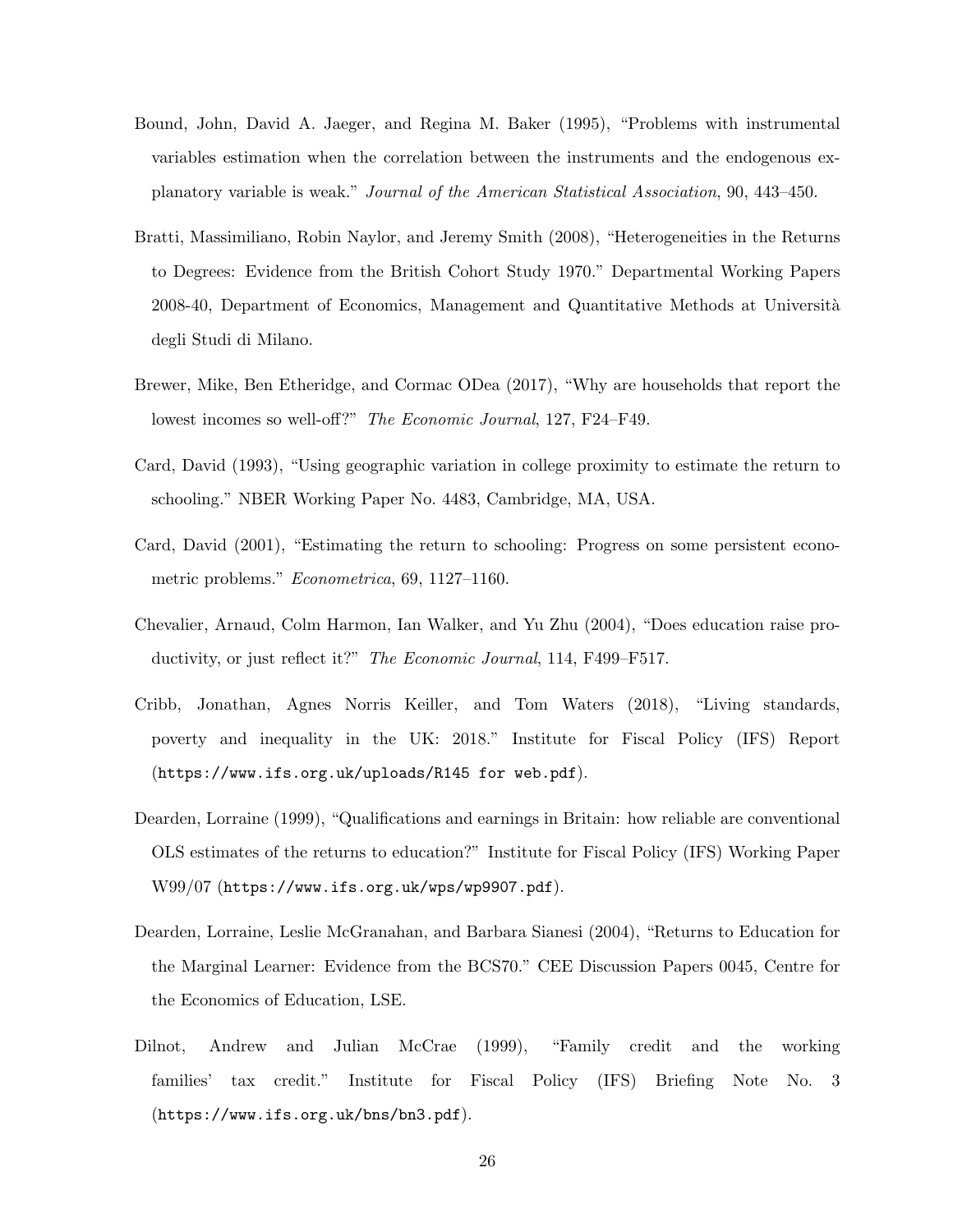- Ermisch, John, Marco Francesconi, and Thomas Siedler (2006), "Intergenerational mobility and marital sorting." The Economic Journal, 116, 659–679.
- Gronau, Reuben (1974), "Wage comparisons a selectivity bias." Journal of Political Economy, 82, 1119–1143.
- Gustafsson, Siv and Seble Worku (2005), "Assortative mating by education and postponement of couple formation and first birth in Britain and Sweden." Review of Economics of the Household, 3, 91–113.
- Harkness, Susan and Stephen Machin (1999), "Graduate Earnings in Britain 1974–1995." Technical Report Research Report 95, Department for Education and Employment.
- Heckman, James J. (1979), "Sample selection bias as a specification error." Econometrica, 47, 153–161.
- Kirkeboen, Lars J., Edwin Leuven, and Magne Mogstad (2016), "Field of study, earnings, and self-selection." Quarterly Journal of Economics, 131, 1057–1111.
- Lee, Lung-Fei (1983), "Generalized econometric models with selectivity." Econometrica: Journal of the Econometric Society, 507–512.
- McIntosh, Steven (2004), "Further Analysis of the Returns to Academic and Vocational Qualifications." CEE Discussion Papers 0035, Centre for the Economics of Education, LSE.
- O'Leary, Nigel C. and Peter J. Sloane (2005), "The return to a university education in Great Britain." National Institute Economic Review, 193, 75–89.
- Pencavel, John (1998), "Assortative mating by schooling and the work behavior of wives and husbands." American Economic Review, 88 (2), 326–329.
- Raaum, Oddbjørn, Bernt Bratsberg, Knut Røed, Eva Österbacka, Tor Eriksson, Markus Jäntti, and Robin A. Naylor (2007), "Marital sorting, household labor supply, and intergenerational earnings mobility across countries." The BE Journal of Economic Analysis & Policy, 7, 1-46.
- Schultz, T. Paul (1990), "Returns to women's education." Working papers, Yale Economic Growth Center.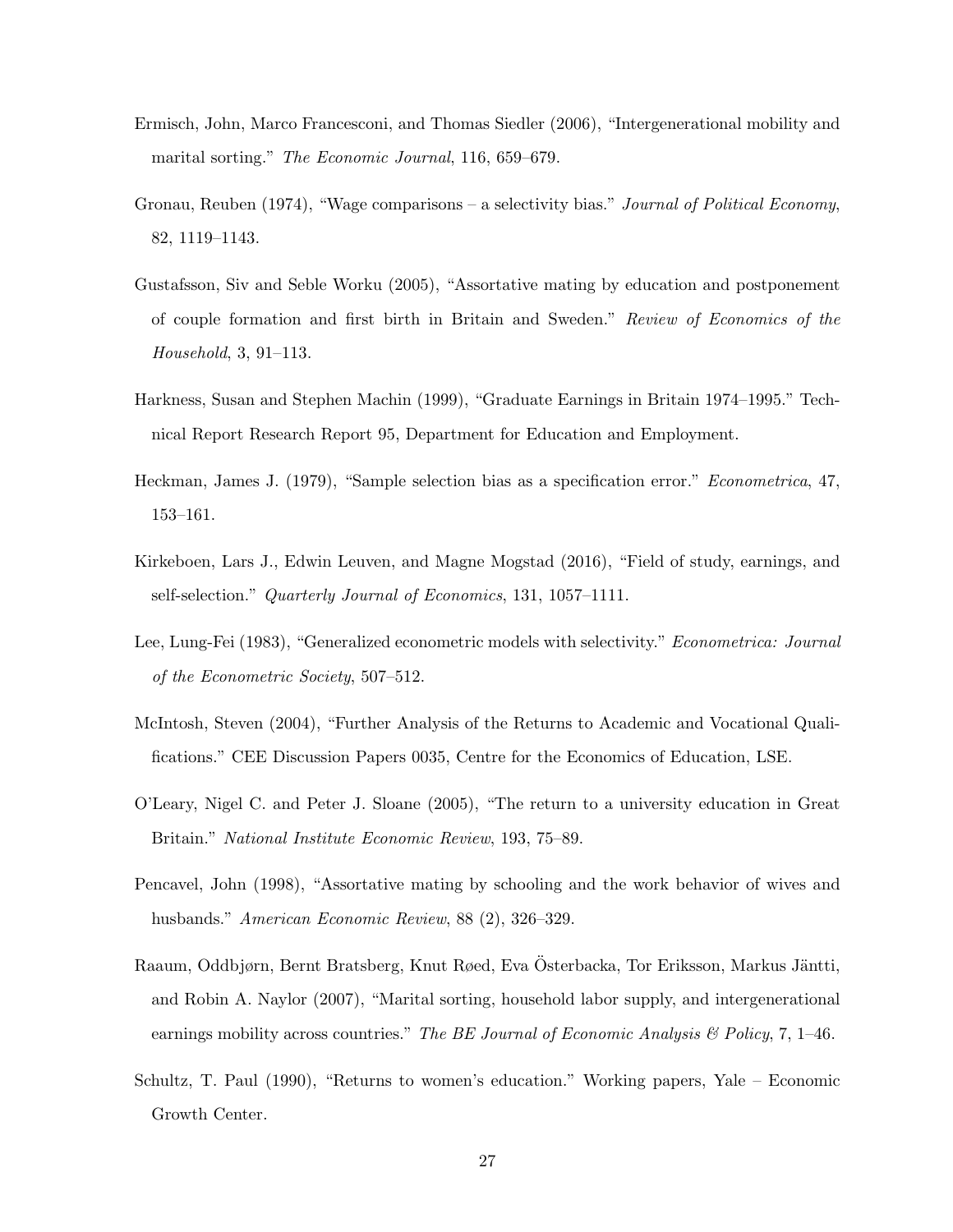- Walker, Ian and Yu Zhu (2001), "The Returns to Education: Evidence from the Labour Force Surveys." Department for Education and Skills (DfES) Research Paper no. 313, Norwich.
- Walker, Ian and Yu Zhu (2003), "Education, Earnings and Productivity Recent UK Evidence." Labour Market Trends, 145–152.
- Webber, Douglas A. (2014), "The lifetime earnings premia of different majors: Correcting for selection based on cognitive, noncognitive, and unobserved factors." Labour Economics, 28, 14–23.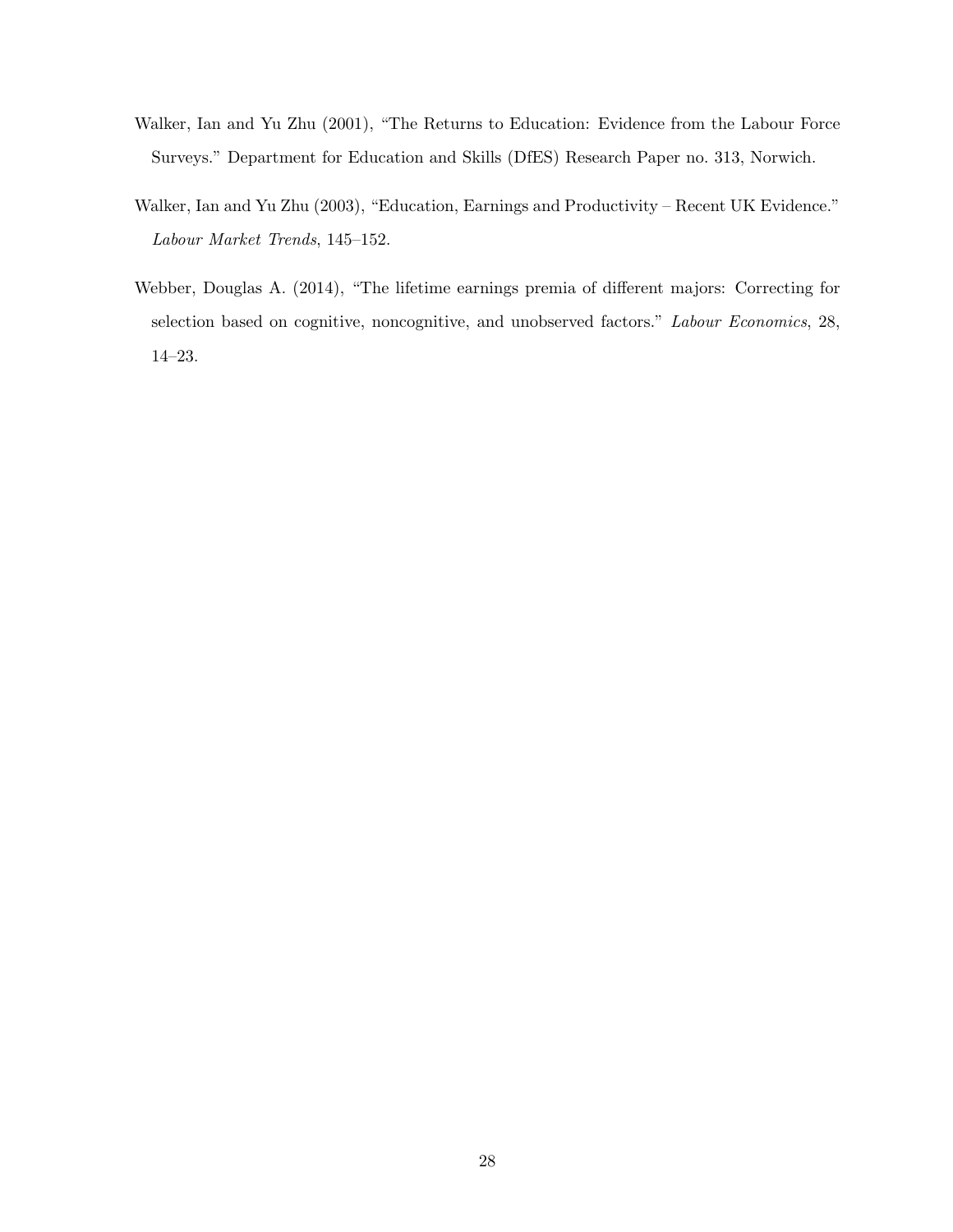## Appendix

|                                        | Age 33 | Age $42$ |
|----------------------------------------|--------|----------|
| NCDS (1958)                            |        |          |
| Employed                               | 0.69   | 0.79     |
| Of which full-time                     | 0.55   | $0.56\,$ |
| Of which part-time                     | 0.45   | 0.43     |
| Gross weekly earnings $($ mathcal{L}s) | 365.71 | 289.10   |
| Net family income $(f_s)$              | 466.72 | 652.06   |
| Lives with partner                     | 0.82   | 0.81     |
| Has kids                               | 0.77   | 0.79     |
| Observations                           | 5055   | 5793     |
| BCS (1970)                             |        |          |
| Employed                               | 0.74   | 0.78     |
| Of which full-time                     | 0.62   | $0.57\,$ |
| Of which part-time                     | 0.38   | 0.43     |
| Gross weekly earnings $(f\mathbf{s})$  | 445.92 | 366.68   |
| Net family income $(f\mathbf{s})$      | 855.63 | 976.22   |
| Lives with partner                     | 0.76   | 0.70     |
| Has kids                               | 0.70   | 0.71     |
| Observations                           | 4249   | 5194     |

#### Table A1: Descriptives of all women

Notes: Employment includes self-employed individuals. The part-time and full-time distinction is only defined for employees (not self-employed individuals) for whom we have data on hours worked.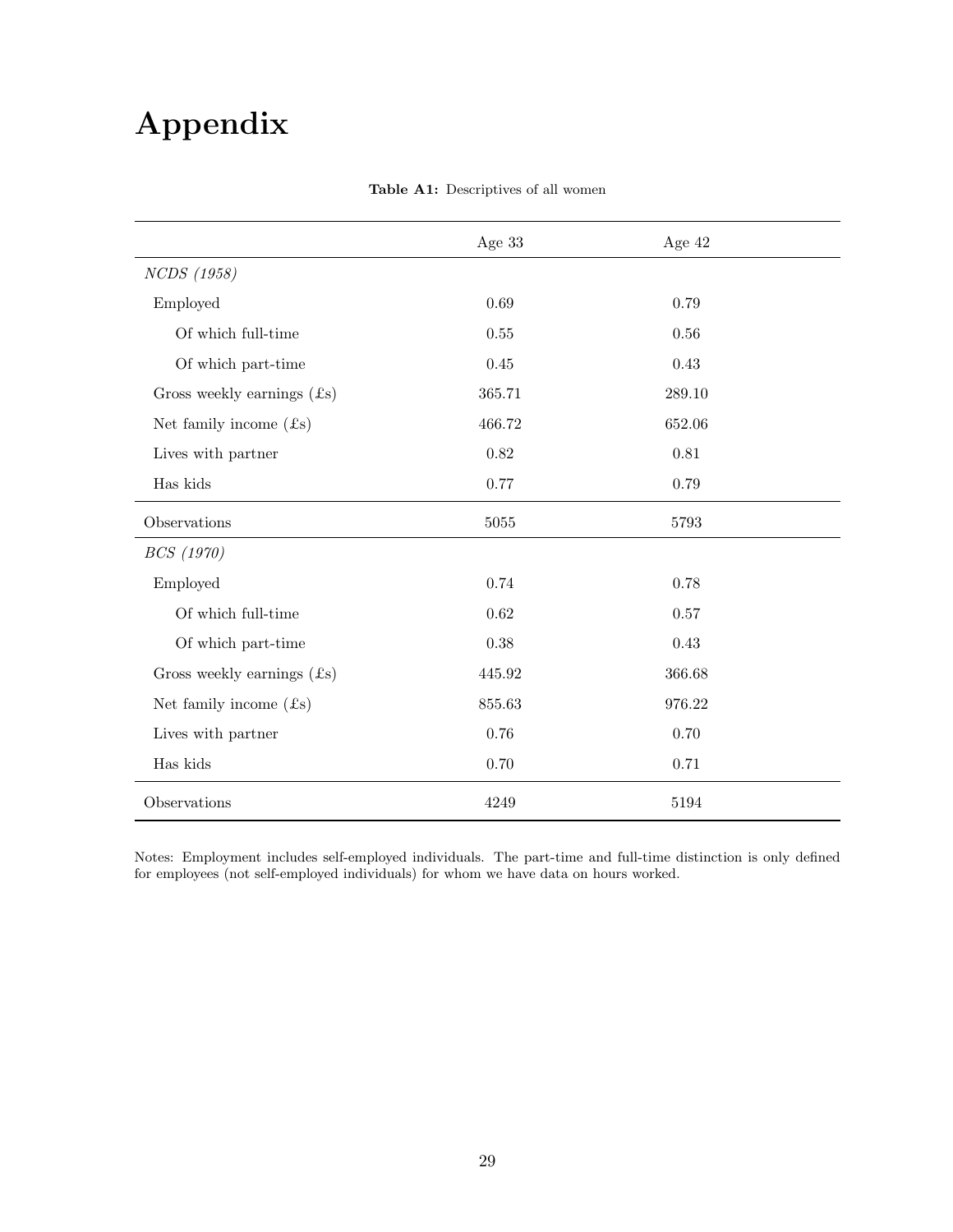|                                        | Age 33   | Age 42   |
|----------------------------------------|----------|----------|
| NCDS (1958)                            |          |          |
| Employed                               | 0.97     | 0.97     |
| Of which full-time                     | 0.98     | 0.97     |
| Of which part-time                     | 0.02     | 0.03     |
| Gross weekly earnings $(f\mathbf{s})$  | 655.95   | 998.39   |
| Net family income $(f_s)$              | 626.70   | 989.69   |
| Lives with partner                     | 0.76     | 0.83     |
| Has kids                               | 0.54     | 0.73     |
| Observations                           | 980      | 1018     |
| BCS (1970)                             |          |          |
| Employed                               | $0.95\,$ | $0.95\,$ |
| Of which full-time                     | 0.99     | 0.97     |
| Of which part-time                     | 0.01     | $0.03\,$ |
| Gross weekly earnings $($ mathcal{L}s) | 940.80   | 1123.40  |
| Net family income $(f\mathbf{s})$      | 959.64   | 1145.22  |
| Lives with partner                     | 0.73     | 0.78     |
| Has kids                               | 0.44     | 0.62     |
| Observations                           | 868      | 964      |

Table A2: Descriptives of men in our data - same criteria for selection

Notes: Employment includes self-employed individuals. The part-time and full-time distinction is only defined for employees (not self-employed individuals) for whom we have data on hours worked.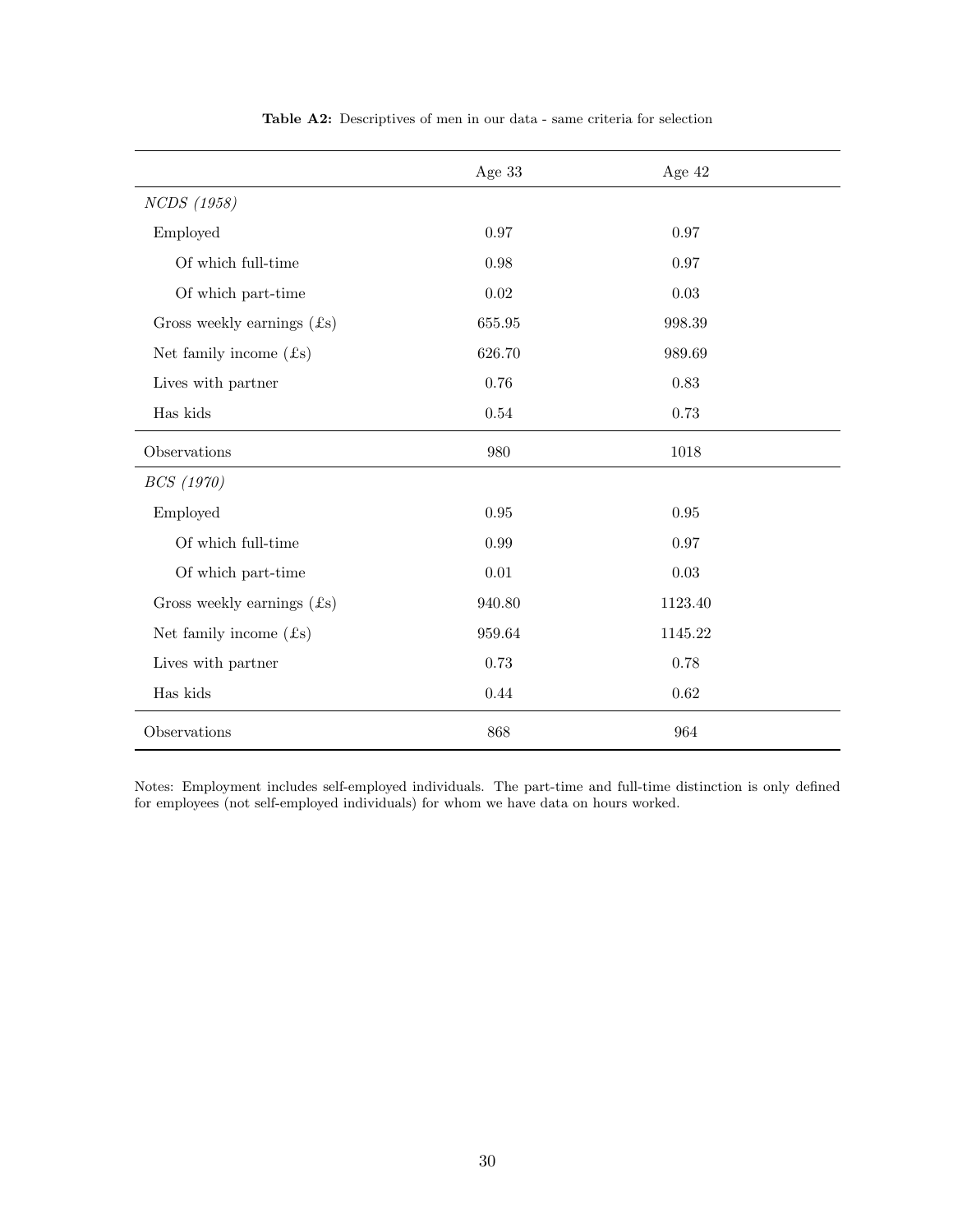|             | Age $33/34$     | Age 42          |  |
|-------------|-----------------|-----------------|--|
| NCDS (1958) |                 |                 |  |
| Any HE      | $0.345^{***}\,$ | $0.289***$      |  |
|             | (0.0738)        | (0.0664)        |  |
| $\mathbf N$ | $809\,$         | $842\,$         |  |
| BCS (1970)  |                 |                 |  |
| Any HE      | $0.356^{***}\;$ | $0.203^{***}\,$ |  |
|             | (0.0664)        | (0.0620)        |  |
| $\mathbf N$ | 836             | 951             |  |

Table A3: Impact of HE on log gross labour market earnings

Notes:  $^*p < 0.1$ ;  $^{**}p < 0.05$ ;  $^{***}p < 0.01$ . Standard errors are given in parentheses. The results shown are the coefficient on having completed any HE from an OLS regression of weekly log earned income including income from self-employment (in 2017 prices) on having completed any HE for women who have obtained at least one A level. Controls for family background are ethnicity, region of birth, the age parents left education, the social class of parents' work, the number of younger and older siblings, whether both natural parents were present in childhood and the type of school the child attended age 16. Controls for ability are quintiles on drawing, copying, reading and maths tests at age 7 and on maths, reading and general ability tests at age 11 in the NCDS and quintiles on reading, drawing and copying tests at age 5 and on maths, reading and general ability tests at age 10 in the BCS. Those with very low self-employment income (below £10 a week) are excluded from this specification to avoid over sensitivity to these individuals.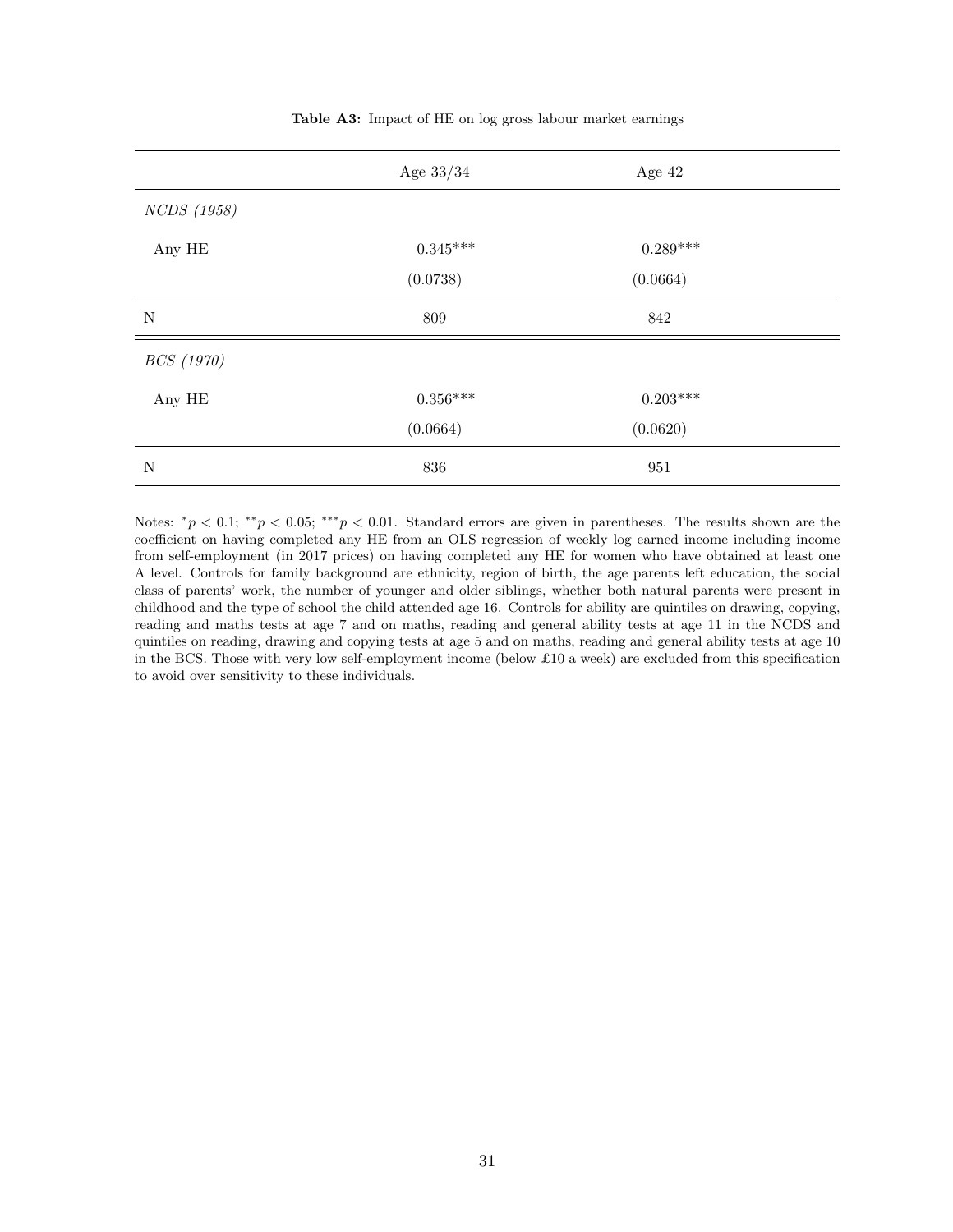|                    | Age $33/34$    |                   | Age 42         |                   |
|--------------------|----------------|-------------------|----------------|-------------------|
|                    | Gross earnings | Net family income | Gross earnings | Net family income |
| <i>NCDS</i> (1958) |                |                   |                |                   |
| Any HE             | $0.145***$     | $0.167***$        | $0.134**$      | $0.209***$        |
|                    | (0.041)        | (0.058)           | (0.053)        | (0.052)           |
| N                  | 854            | 980               | 822            | 1018              |
| <i>BCS</i> (1970)  |                |                   |                |                   |
| Any HE             | $0.264***$     | $0.209***$        | $0.290***$     | $0.297***$        |
|                    | (0.049)        | (0.063)           | (0.051)        | (0.057)           |
| N                  | 750            | 868               | 772            | 964               |

Table A4: Impact of HE on log weekly gross labour market earnings and log net income – men

Notes:  $^*p < 0.1$ ;  $^{**}p < 0.05$ ;  $^{***}p < 0.01$ . Standard errors are given in parentheses. The results shown are the coefficient on having completed any HE from an OLS regressions of log weekly gross earned income including self-employment and log net income (in 2017 prices) on having completed any HE for men who have obtained at least one A level. Controls for family background are ethnicity, region of birth, the age parents left education, the social class of parents' work, the number of younger and older siblings, whether both natural parents were present in childhood and the type of school the child attended age 16. Controls for ability are quintiles on drawing, copying, reading and maths tests at age 7 and on maths, reading and general ability tests at age 11 in the NCDS and quintiles on reading, drawing and copying tests at age 5 and on maths, reading and general ability tests at age 10 in the BCS.